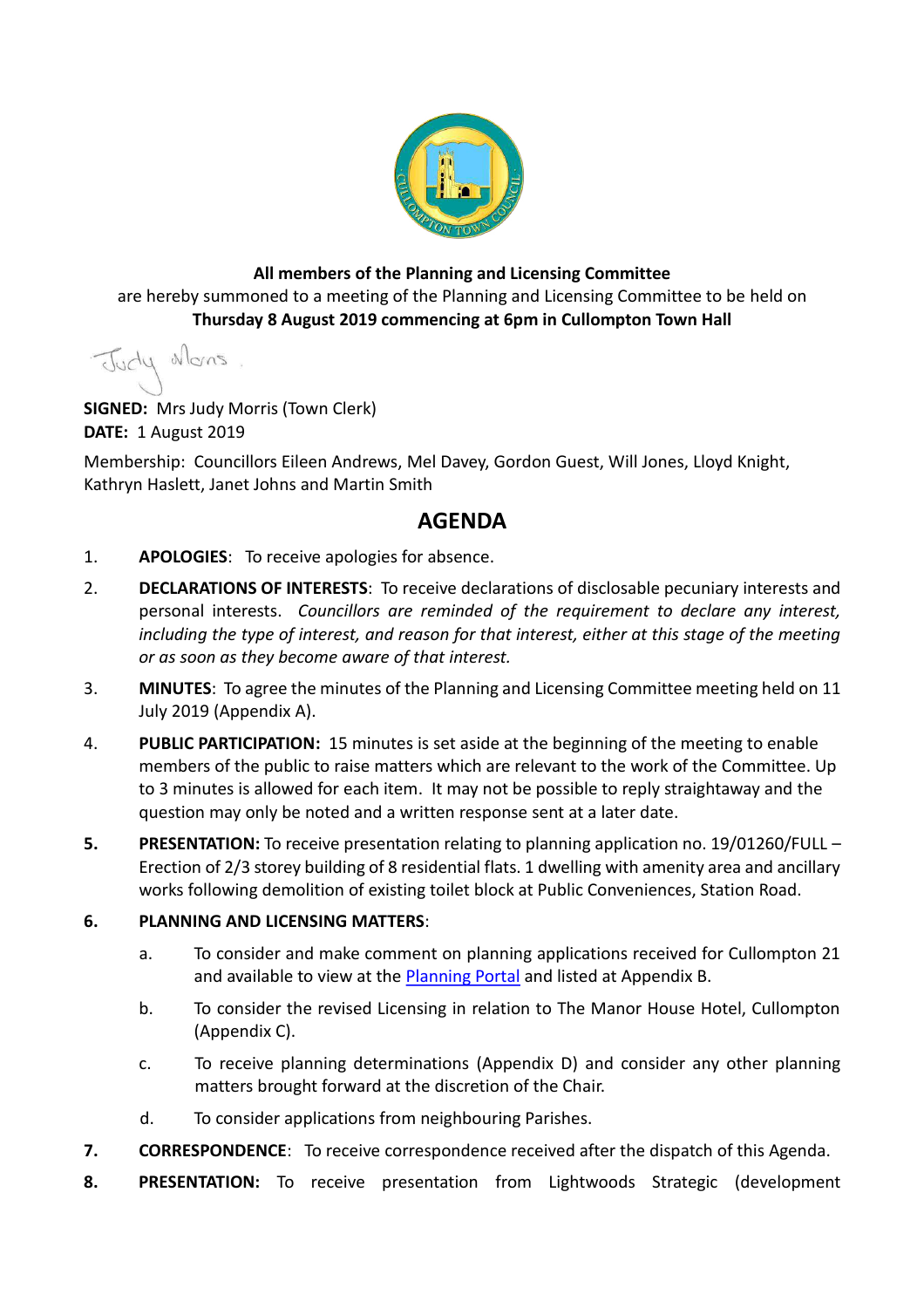agent/promoter) relating to proposals for Garden Village and also answer any questions from Councillors relating to the North West Urban Extension.

**9. DATE AND TIME OF THE NEXT MEETING**: To confirm the date and time of the next meeting as 22 August 2019 commencing at 6pm.

**NOTE**: Immediately following the meeting there will be a Garden Village site visit which all Councillors are invited to attend.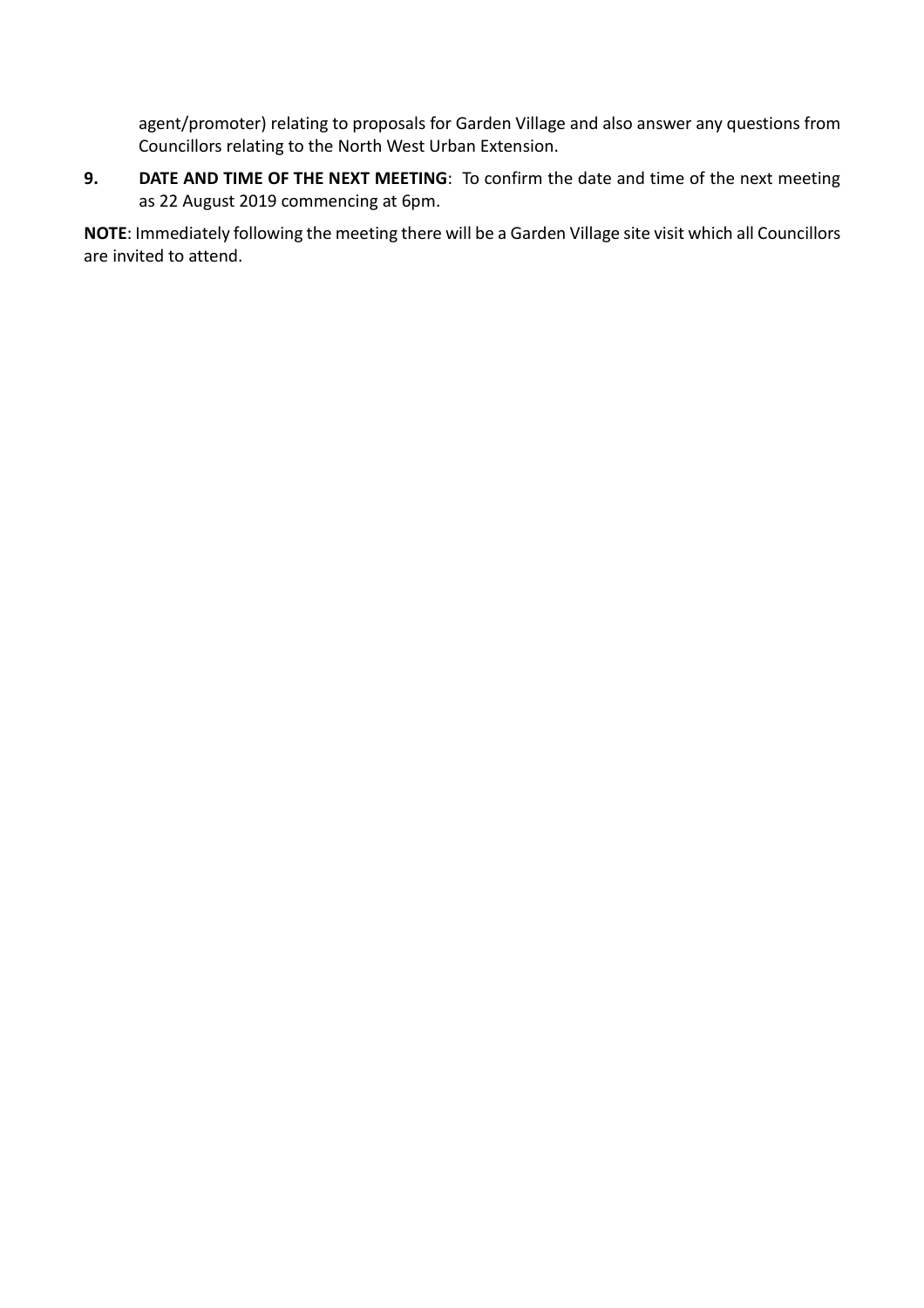

#### **Planning and Licensing Committee** held on **Thursday 11 July 2019 commencing at 6pm in Cullompton Town Hall**

Membership: Councillors Eileen Andrews, Gordon Guest, Will Jones, Lloyd Knight, Kathryn Haslett, Janet Johns, Michael Oxford.

Those present: Councillor Janet Johns, Eileen Andrews, Mel Davey (as a Substitute for Councillor Lloyd Knight).

Councillor Martin Smith\*

The Assistant Town Clerk (Clerk)

*\* for part of the meeting only*

### **DRAFT MINUTES**

25. **Apologies**: To receive apologies for absence. Councillors Gordon Guest (personal), Lloyd Knight (personal), Kathryn Haslett (personal), Will Jones (work commitment).

*Councillor Janet Johns was elected as Chairman for the duration of this meeting.*

- 26. **Declarations of Interests**: Eileen Andrews declared an interest in the NHP matters as she is a member of the Neighbourhood Plan Steering Group.
- 27. **Minutes**: The minutes of the Planning and Licensing Committee meeting held on 27 June 2019 were adopted as a true and correct record of the meeting and signed as such. Proposed Councillor Janet Johns, seconded Councillor Eileen Andrews.
- 28. **Public Participation:** As there were no members of the public present, this section of the meeting did not take place.

#### 29. **Planning and Licensing Matters**:

- a. To consider and make comment on planning applications received for Cullompton 21 and available to view at the [Planning Portal](https://planning.middevon.gov.uk/online-applications/search.do?action=simple&searchType=BuildingControl) and listed at Appendix A.
- b. To receive planning determinations and consider any other planning matters brought forward at the discretion of the Chair. None.
- c. To consider applications from neighbouring Parishes. None.

#### 30. **Neighbourhood Plan:**

a. To consider engaging a contractor to complete the Neighbourhood Plan document at a cost of £700.00.

**RESOLVED:** To release a maximum of £700 from the Neighbourhood Plan budget in order to employ a casual employee to complete work on the Neighbourhood Plan document. Proposed Councillor Janet Johns, seconded Councillor Eileen Andrews.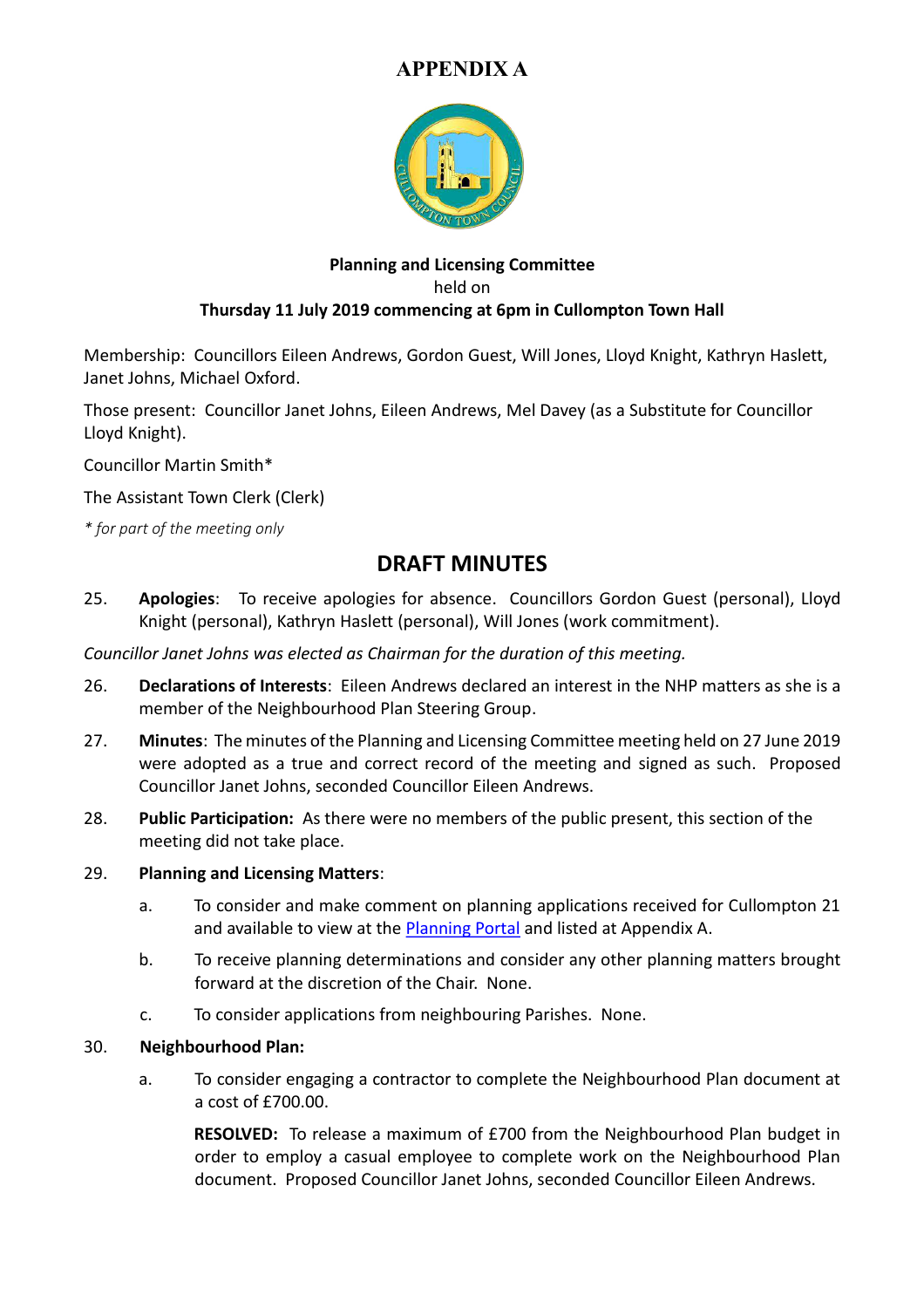b. To approve payment to Libraries Unlimited for room rental at The Hayridge Centre for meetings of the Neighbourhood Plan Steering Group.

**RESOLVED:** To approve payment to Libraries Unlimited of £41.13 in respect of room rental at The Hayridge Centre for meetings of the Neighbourhood Plan Steering Group. Proposed Councillor Janet Johns, seconded Councillor Eileen Andrews.

#### 31. **Correspondence**:

- a. Pegasus Group's letter dated 26 June 2019 inviting members to a consultation event on 16 July 2019 from 2pm to 7pm at Plymtree Parish Hall concerning a proposed solar farm on land near Langford.
- *\* Councillor Martin Smith joined the meeting.*
	- b. To receive correspondence received after the dispatch of this Agenda.
		- i. A letter has been received from Devon County Council granting permission for additional buildings, plant and machinery at the Water Treatment Works at Exeter Road.
		- ii. SWW issued a letter informing of their intention of installing a water flow monitoring device at the Pumping Station at Honiton Road.
		- iii. Councillor Janet Johns raised a concern that there had been some instances of historic tiles at the entrances to shops in Fore Street being removed and tarmacked during the recent resurfacing works in Fore Street.
- 32. **Date and time of the next meeting**: To confirm the date and time of the next meeting as 25 July 2019 commencing at 6pm.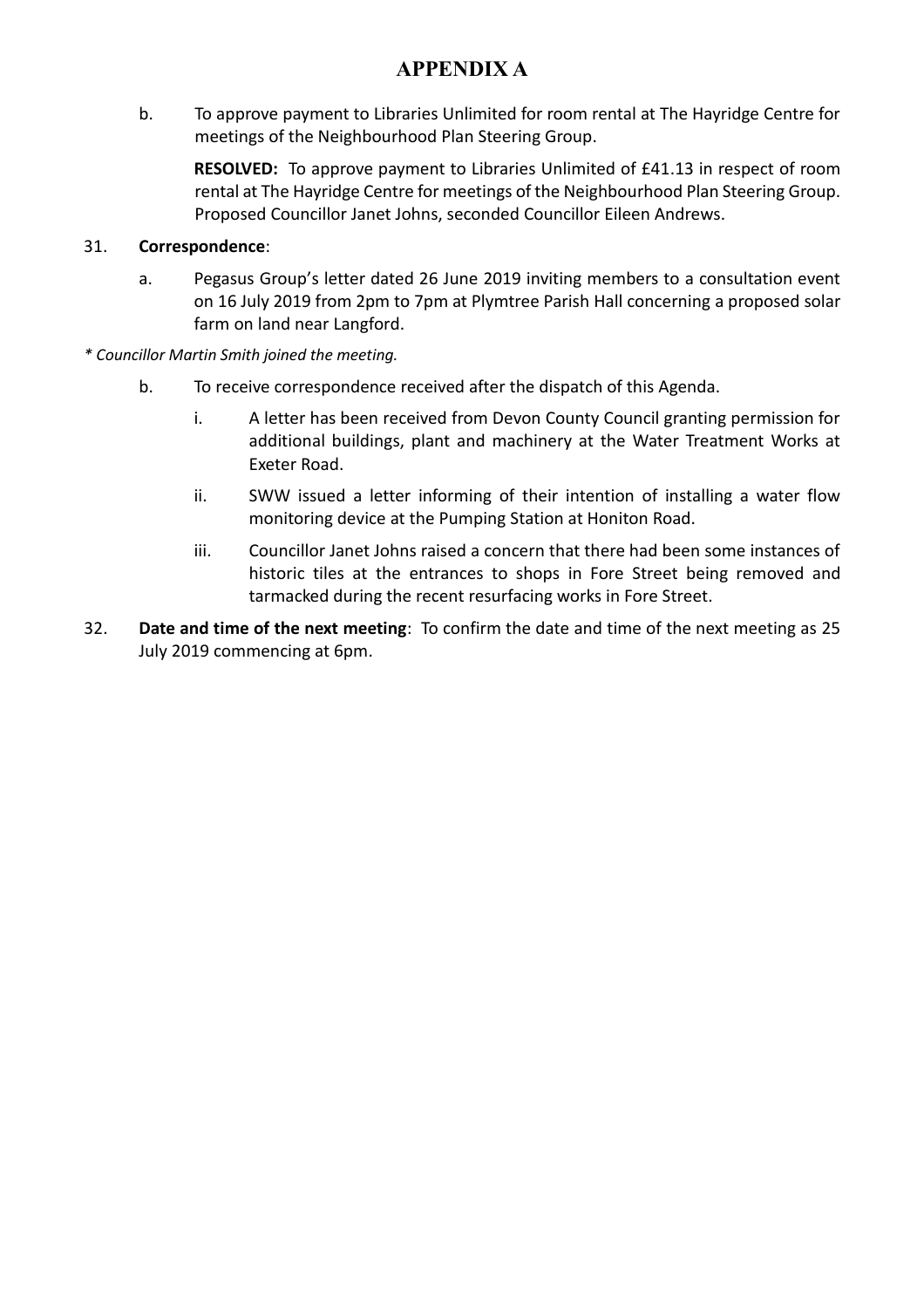### **APPENDIX B**

#### **PLANNING LIST FOR THE MEETING OF THE PLANNING AND LICENSING COMMITTEE ON 11 JULY 2019**

| <b>Application</b><br><b>Number</b> | <b>Expected</b><br><b>Decision</b><br>Level | <b>Applicant</b>                                                                         | <b>Agent</b>                                         | Proposal                                                                                                                                              | <b>Cullompton Town Council</b><br><b>Comment and</b><br>Recommendation                                              |
|-------------------------------------|---------------------------------------------|------------------------------------------------------------------------------------------|------------------------------------------------------|-------------------------------------------------------------------------------------------------------------------------------------------------------|---------------------------------------------------------------------------------------------------------------------|
| 19/00939/HOUSE  DEL                 |                                             | Mr and Mrs P Batten, 19 St<br>George's View, Cullompton                                  | Mr Stephen<br>Bryant, SAB<br>Drawing and<br>Tiverton | Erection of two storey extension<br>(Revised Scheme) to include single<br>storey extension to replace garage at<br>19 St George's View, Cullompton.   | <b>Recommend grant</b><br>permission. Proposed<br>Councillor Janet Johns,<br>seconded Councillor Eileen<br>Andrews. |
| 19/01011/FULL                       | <b>DEL</b>                                  | Mr Richard Pickford, Belmore<br>Estates Ltd, Suite 3A, Alma<br>House, Alma Road, Reigate | Miss Hannah<br>Cameron, XL<br>Planning and<br>Design | Change of use of former ambulance<br>station, College Road, Cullompton.                                                                               | <b>Recommend grant</b><br>permission. Proposed<br>Councillor Eileen Andrews,<br>seconded Councillor Mel<br>Davey.   |
| 19/01023/HOUSE  DEL                 |                                             | Mr Hawkins, 3 Trott Close,<br>Cullompton                                                 | Paul Jary, PRJ<br>Architecture,<br>Uffculme          | Erection of a single storey rear<br>extension at 3 Trott Close, Cullompton.                                                                           | <b>Recommend grant</b><br>permission. Proposed<br>Councillor Janet Johns,<br>seconded Councillor Mel<br>Davey.      |
| 19/01083/FULL                       | DEL                                         | M L and E M Persey, Park Farm,<br>Bradninch                                              | James<br>Whilding,<br>Acorus, Clyst st<br>George     | Erection of an extension to an<br>agricultural livestock building (902m <sup>2</sup> )<br>at Land at NGR 301375 105808,<br>Padbrook Hill, Cullompton. | <b>Recommend grant</b><br>permission. Proposed<br>Councillor Eileen Andrews,<br>seconded Councillor Janet<br>Johns. |
| 19/01095/OUT                        | <b>DEL</b>                                  | The Trust Fund of The Late E J<br>Hill, 1 Culm View, Honiton                             | Matthew<br>Farmer, MF<br>Architectural<br>Services,  | Outline for the erection of a dwelling<br>with associated access at Land at NGR<br>302966 107449 (South of Grant's<br>Cottages), Cullompton.          | <b>Recommend grant</b><br>permission. Proposed<br>Councillor Mel Davey,<br>seconded Councillor Janet                |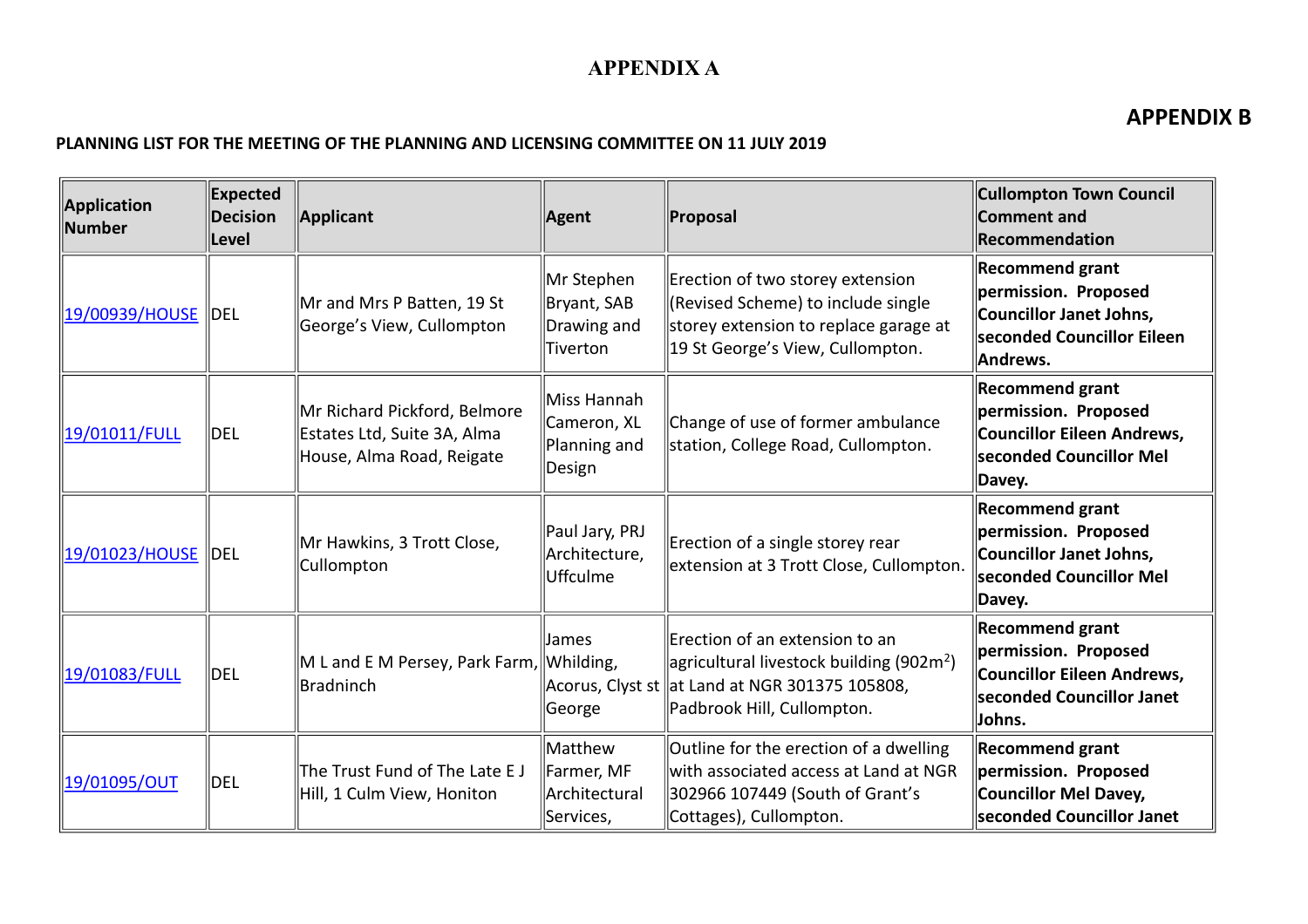|  | adcivc<br>ירי | "Iohns. |
|--|---------------|---------|
|  |               |         |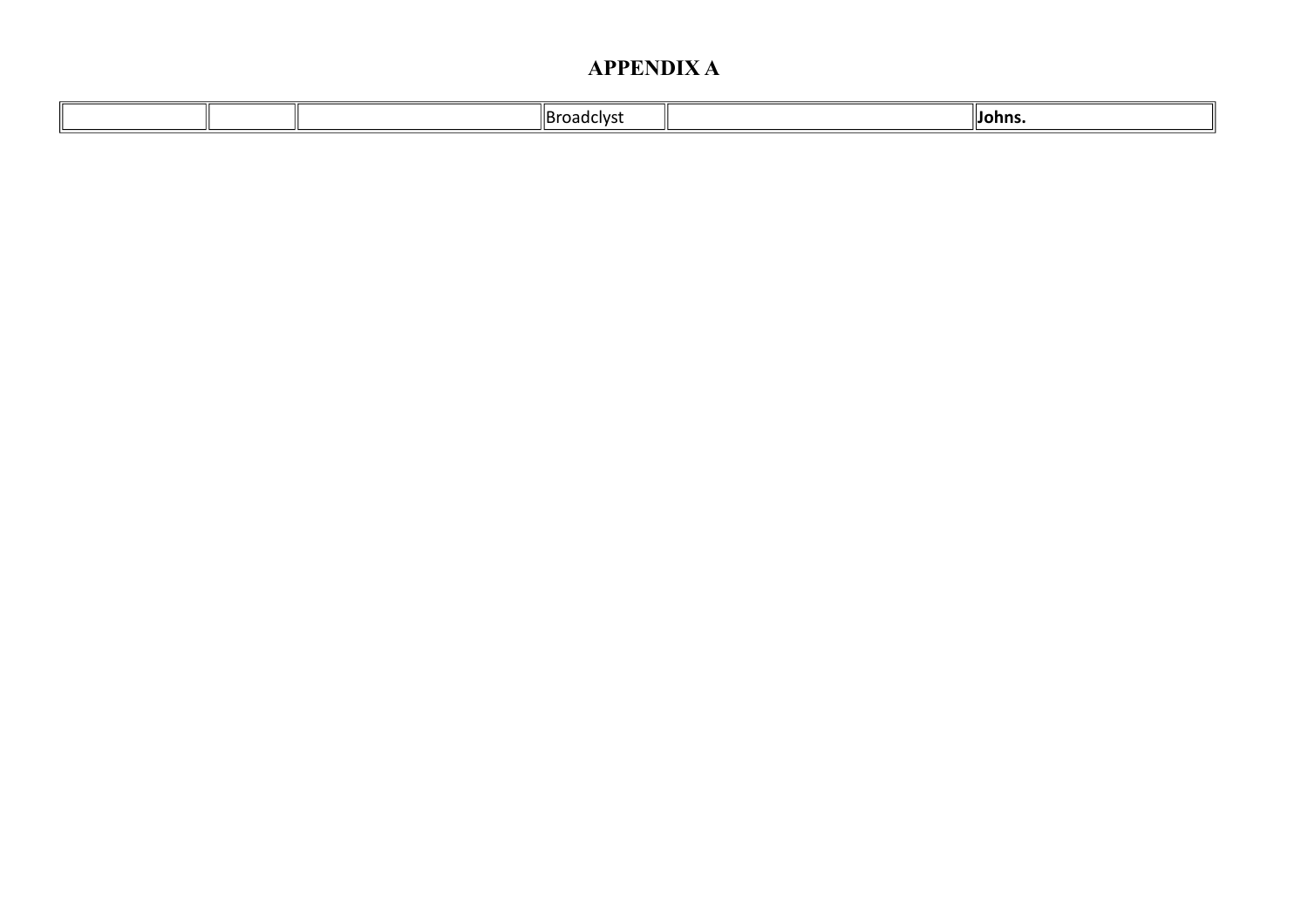#### **PLANNING LIST FOR THE MEETING OF THE PLANNING AND LICENSING COMMITTEE ON 8 AUGUST 2019**

| Application<br>Number                            | <b>Expected</b><br><b>Decision</b><br><b>Level</b> | Applicant             | Agent                        | Proposal                                                                                                                                                                                                                                                             | <b>Cullompton Town Council</b><br><b>Comment and Recommendation</b> |
|--------------------------------------------------|----------------------------------------------------|-----------------------|------------------------------|----------------------------------------------------------------------------------------------------------------------------------------------------------------------------------------------------------------------------------------------------------------------|---------------------------------------------------------------------|
| 19/01197/FULL                                    | DELEGATED                                          | Mr G Smith, Diespeker | Grainge<br>Architects        | Variation of condition 2 of planning<br>permission 18/01027/FULL to allow<br>substitution of previously approved<br>plans                                                                                                                                            |                                                                     |
| $\parallel$ 19/01217/HOUSE $\parallel$ DELEGATED |                                                    | Ms Amy Watts          | 5 Points<br>Architecture     | Raising of roof height to provide<br>additional living accommodation at<br>first floor level to include balcony                                                                                                                                                      |                                                                     |
| 19/01192/OUT                                     | DELEGATED                                          | Mr Land               | <b>Randell Burton</b><br>Ltd | Outline for the erection of a dwelling<br>at Derren, Exeter Road                                                                                                                                                                                                     |                                                                     |
| 19/00843/FULL!                                   | DELEGATED                                          | Mrs Challis           | Alex Stewart                 | Erection of dwelling with alterations to<br>existing access at 13 Willand Road                                                                                                                                                                                       |                                                                     |
| 19/01260/FULL                                    | DELEGATED                                          | Mr Lee                | Steve Eastland<br>Design     | Erection of 2/3 storey building of 8<br>residential flats, 1 dwelling with<br>amenity areas and ancillary works<br>following the demolition of existing<br>toilet block, brick boundary wall,<br>ancillary buildings and sheds at Public<br>Conveniences Station Rod |                                                                     |
| 19/00604                                         | PLANNING<br>COMMITTEE Y Qayum                      |                       |                              | Revised plans for the conversion of<br>Florian Winkler   former British Legion Club Use Class D2 <br>to 9 dwellings (5 houses and 4 flats)<br>Use Class C3 at 6 The New Cut                                                                                          |                                                                     |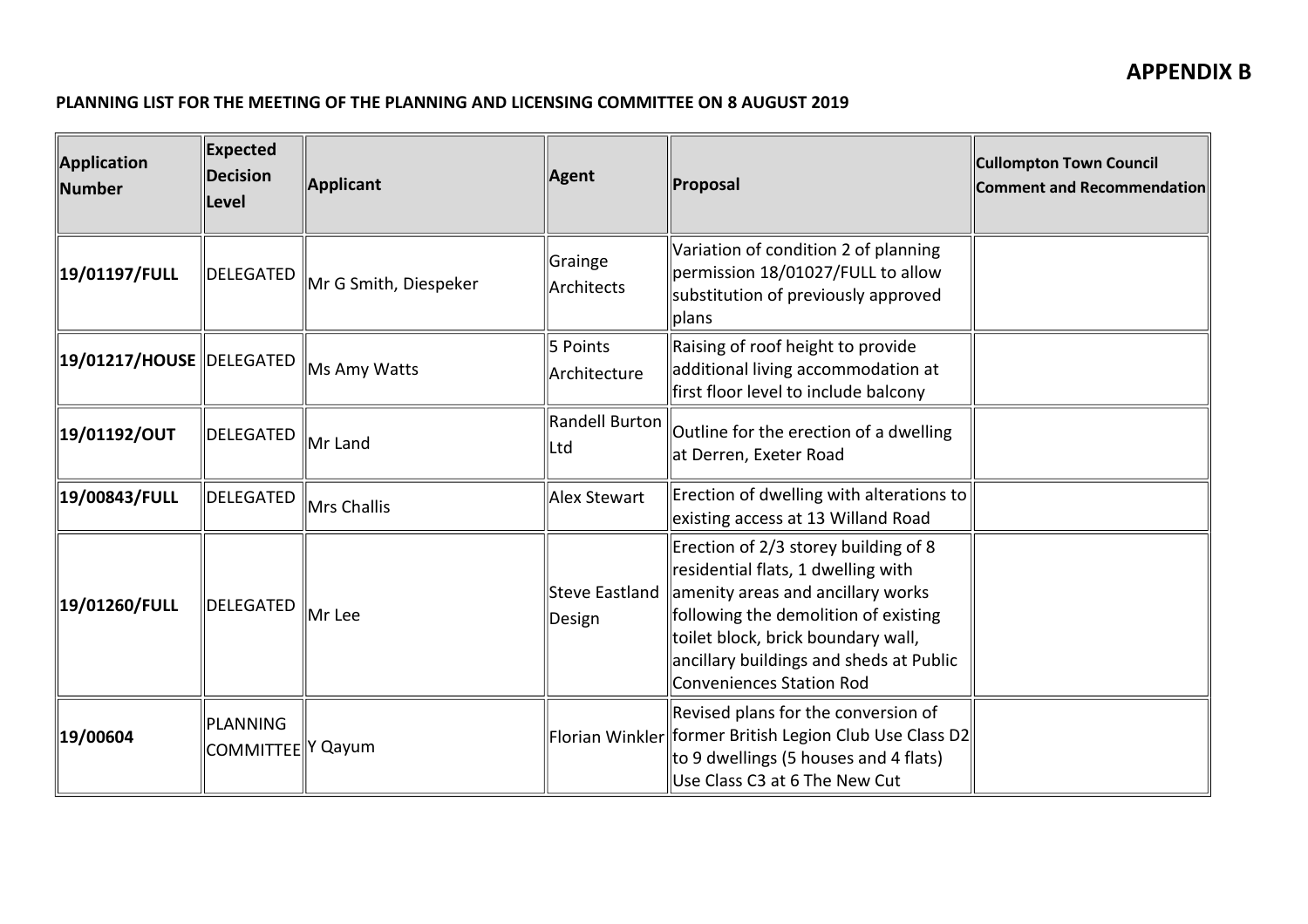#### **Application to vary a premises licence under the Licensing Act 2003**

#### **PLEASE READ THE FOLLOWING INSTRUCTIONS FIRST**

Before completing this form please read the guidance notes at the end of the form. If you are completing this form by hand please write legibly in block capitals. In all cases ensure that your answers are inside the boxes and written in black ink. Use additional sheets if necessary.

You may wish to keep a copy of the completed form for your records.

**I** Shayne Baker

*(Insert name(s) of applicant)*

**being the premises licence holder, apply to vary a premises licence under section 34 of the Licensing Act 2003 for the premises described in Part 1 below**

**Premises licence number** PRO 178

#### **Part 1 – Premises Details**

| Postal address of premises or, if none, ordinance survey map reference or description<br>The Manor House<br>2/4 Fore Street<br>Cullompton<br>EX15 1JL |  |  |  |  |  |
|-------------------------------------------------------------------------------------------------------------------------------------------------------|--|--|--|--|--|
| Postcode<br>EX151JL<br>Post town<br>Cullompton                                                                                                        |  |  |  |  |  |
|                                                                                                                                                       |  |  |  |  |  |

| Telephone number at premises (if any)   | 01884 33620 |
|-----------------------------------------|-------------|
| Non-domestic rateable value of premises | £360,000.00 |

#### **Part 2 – Applicant details**

| Daytime contact<br>telephone number                             |            | 01884 33620 / 07780112733 |          |                 |  |  |
|-----------------------------------------------------------------|------------|---------------------------|----------|-----------------|--|--|
| E-mail address (optional)                                       |            | brookekian@hotmail.com    |          |                 |  |  |
| Current postal address if<br>different from premises<br>address |            | 35 Knightswood.           |          |                 |  |  |
| Post town                                                       | Cullompton |                           | Postcode | <b>EX15 1EX</b> |  |  |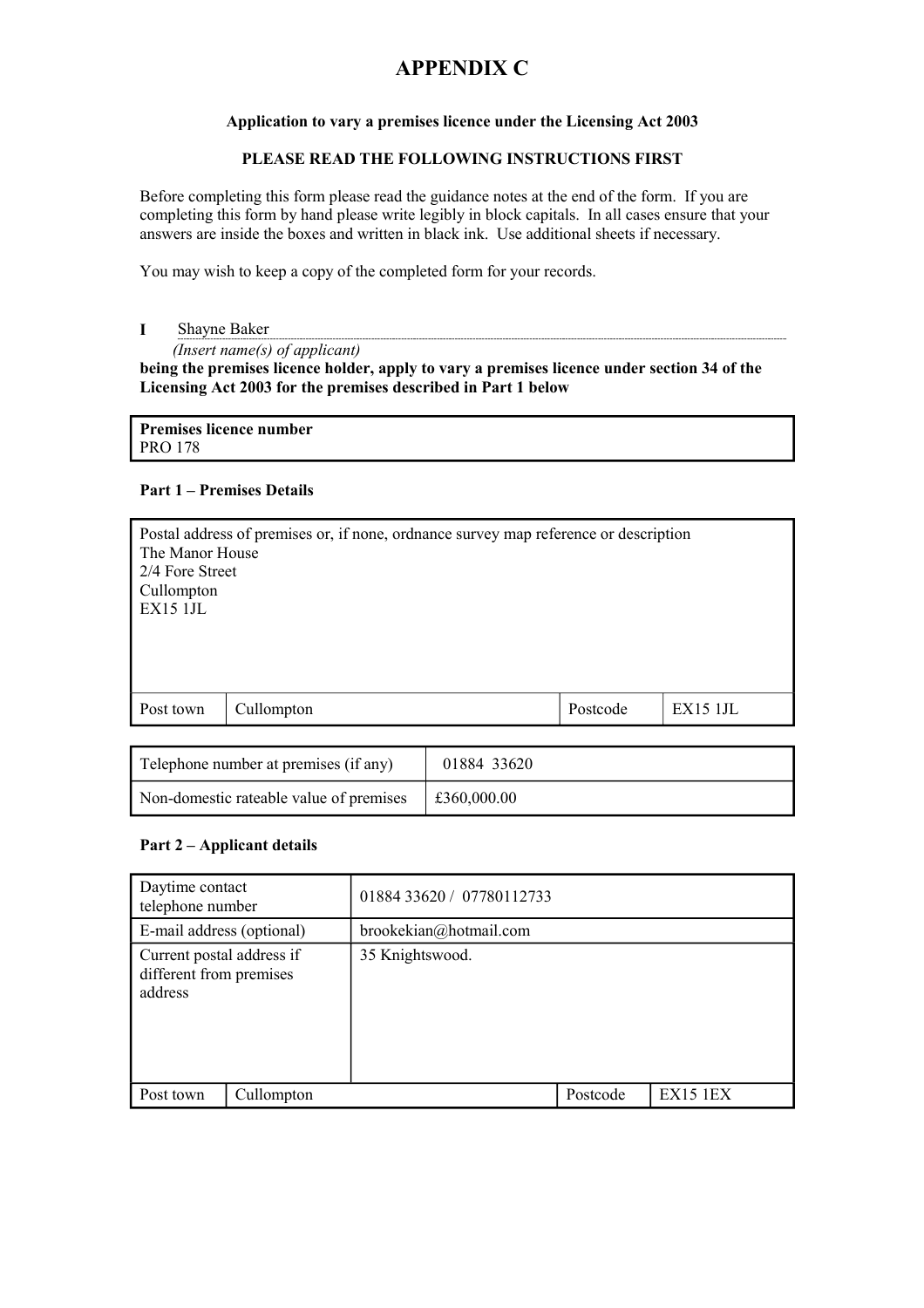#### **Part 3 - Variation**

| Please tick as appropriate<br>Do you want the proposed variation to have effect as soon as possible?                                                                                                                                                                                                                                                                           | $\check{y}$ Yes | N <sub>0</sub> |
|--------------------------------------------------------------------------------------------------------------------------------------------------------------------------------------------------------------------------------------------------------------------------------------------------------------------------------------------------------------------------------|-----------------|----------------|
| If not, from what date do you want the variation to take effect?                                                                                                                                                                                                                                                                                                               | DD<br><b>MM</b> | YYYY           |
| Do you want the proposed variation to have effect in relation to the introduction of the late night<br>levy? (Please see guidance note 1)<br>$\sqrt{N_0}$<br><b>Yes</b>                                                                                                                                                                                                        |                 |                |
| Please describe briefly the nature of the proposed variation (Please see guidance note<br>2)                                                                                                                                                                                                                                                                                   |                 |                |
| The application is to amend the operating hours of the premises for licensable activities and<br>the supply of alcohol. To remove all of the annex 2 conditions including conditions added<br>following a hearing and replace with updated conditions to ensure the licensing objectives are<br>upheld. Update the Premises plan clarifying the use of the rear outside space. |                 |                |
|                                                                                                                                                                                                                                                                                                                                                                                |                 |                |
|                                                                                                                                                                                                                                                                                                                                                                                |                 |                |
|                                                                                                                                                                                                                                                                                                                                                                                |                 |                |
|                                                                                                                                                                                                                                                                                                                                                                                |                 |                |
|                                                                                                                                                                                                                                                                                                                                                                                |                 |                |

| If your proposed variation would mean that 5,000 or more people are |
|---------------------------------------------------------------------|
| expected to attend the premises at any one time, please state the   |
| number expected to attend:                                          |

N/A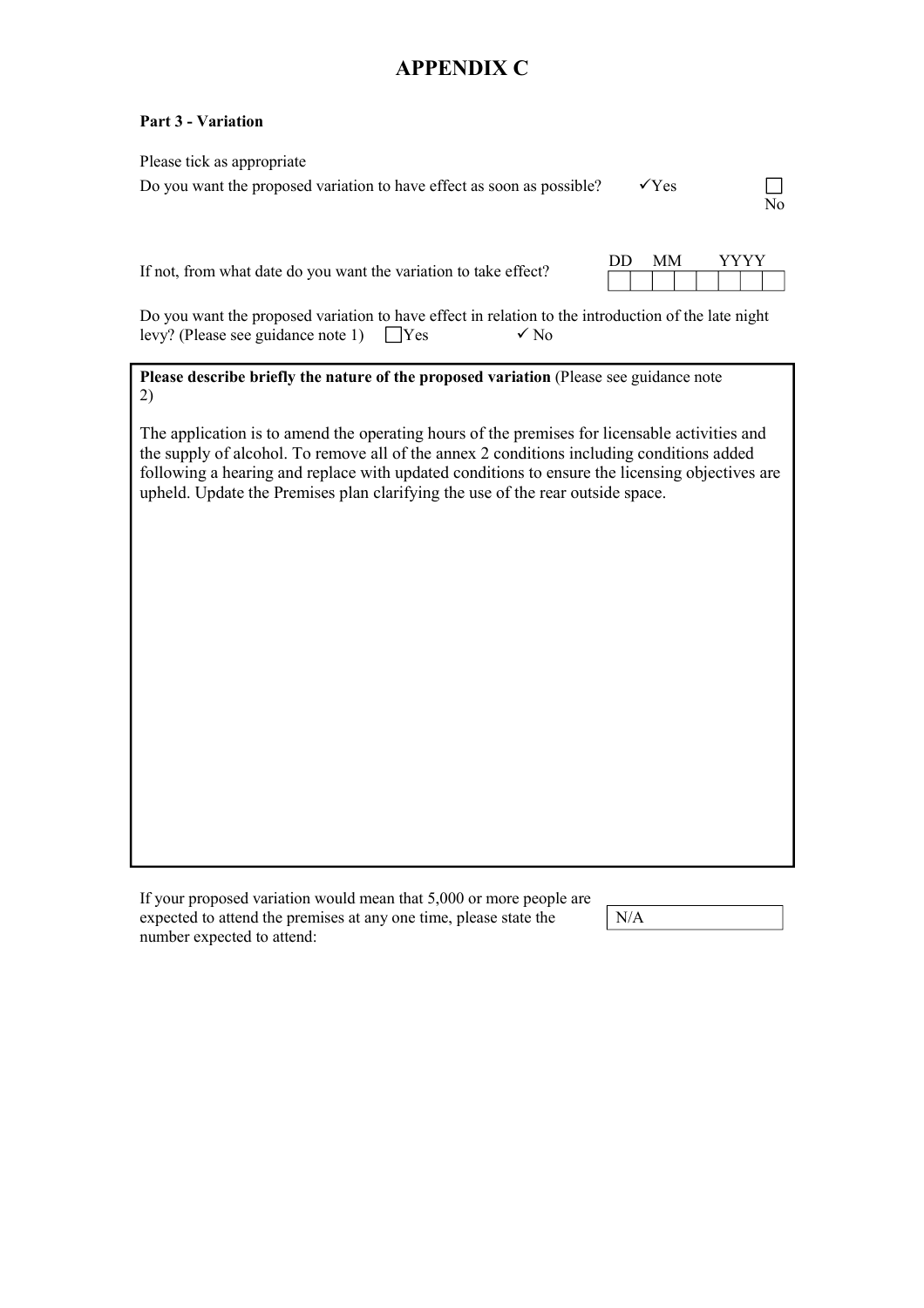#### **Part 4 Operating Schedule**

Please complete those parts of the Operating Schedule below which would be subject to change if this application to vary is successful.

|              | Provision of regulated entertainment (Please see guidance note 3) Please tick all that apply                  |  |
|--------------|---------------------------------------------------------------------------------------------------------------|--|
| a)           | plays (if ticking yes, fill in box A)                                                                         |  |
| b)           | films (if ticking yes, fill in box B)                                                                         |  |
| c)           | indoor sporting events (if ticking yes, fill in box C)                                                        |  |
| $\mathbf{d}$ | boxing or wrestling entertainment (if ticking yes, fill in box D)                                             |  |
| e)           | live music (if ticking yes, fill in box E)                                                                    |  |
| f)           | recorded music (if ticking yes, fill in box F)                                                                |  |
| g)           | performances of dance (if ticking yes, fill in box G)                                                         |  |
| h)           | anything of a similar description to that falling within (e), (f) or $(g)$<br>(if ticking yes, fill in box H) |  |
|              | <b>Provision of late night refreshment</b> (if ticking yes, fill in box I)                                    |  |
|              | <b>Supply of alcohol</b> (if ticking yes, fill in box J)                                                      |  |

**In all cases complete boxes K, L and M**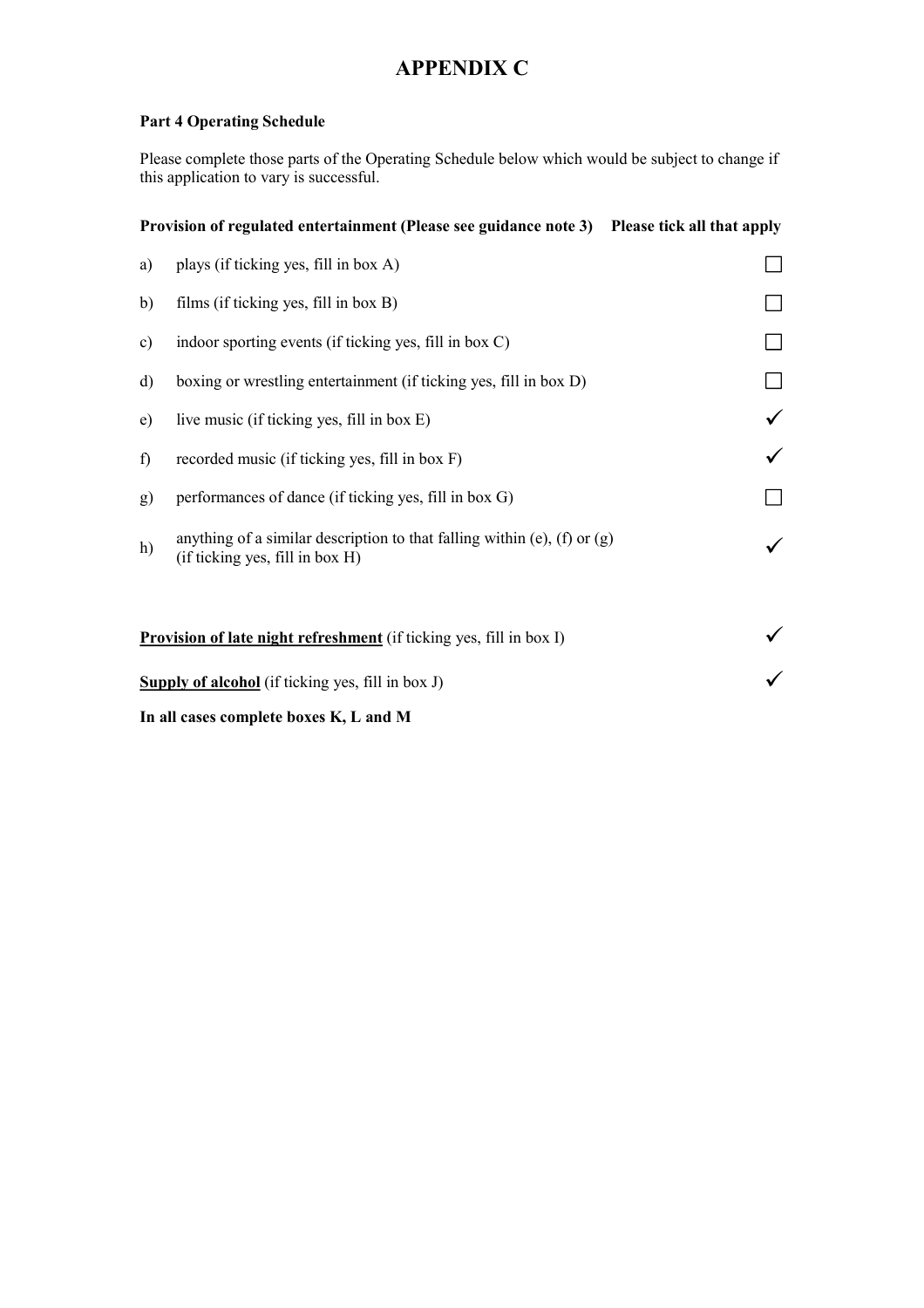# A

| Plays<br>Standard days and<br>timings (please read |                  |        | Will the performance of a play take place indoors<br>or outdoors or both – please tick (please read<br>guidance note 4)                                                                               | Indoors     |  |
|----------------------------------------------------|------------------|--------|-------------------------------------------------------------------------------------------------------------------------------------------------------------------------------------------------------|-------------|--|
|                                                    | guidance note 8) |        |                                                                                                                                                                                                       | Outdoors    |  |
| Day                                                | <b>Start</b>     | Finish |                                                                                                                                                                                                       | <b>Both</b> |  |
| Mon                                                |                  |        | Please give further details here (please read guidance note 5)                                                                                                                                        |             |  |
| Tue                                                |                  |        |                                                                                                                                                                                                       |             |  |
| Wed                                                |                  |        | State any seasonal variations for performing plays (please read<br>guidance note $6$ )                                                                                                                |             |  |
| Thur                                               |                  |        |                                                                                                                                                                                                       |             |  |
| Fri                                                |                  |        | Non standard timings. Where you intend to use the premises for the<br>performance of plays at different times to those listed in the column<br>on the left, please list (please read guidance note 7) |             |  |
| Sat                                                |                  |        |                                                                                                                                                                                                       |             |  |
| Sun                                                |                  |        |                                                                                                                                                                                                       |             |  |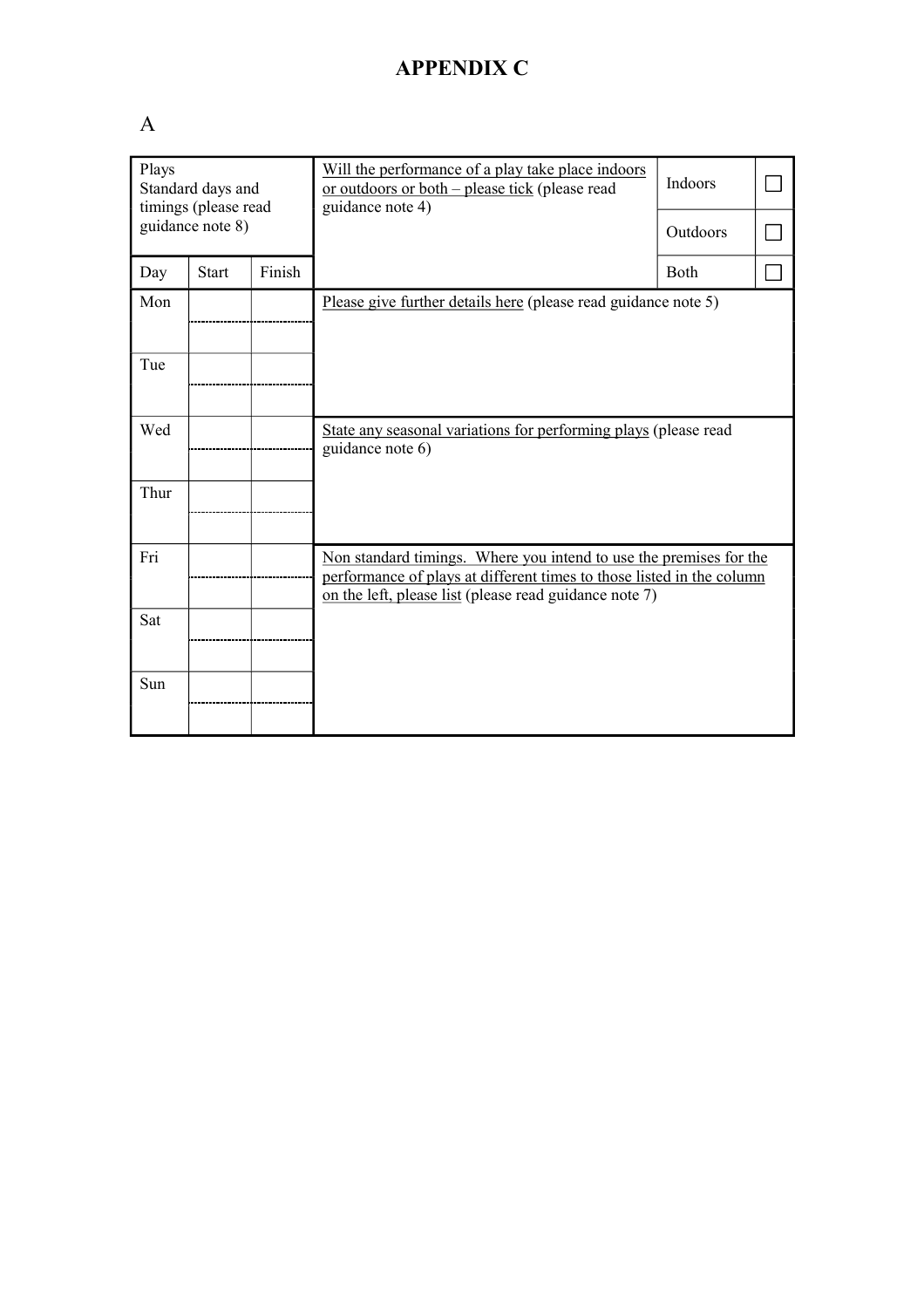# B

| Films<br>Standard days and<br>timings (please read |                  |        | Will the exhibition of films take place indoors or<br>outdoors or both – please tick (please read<br>guidance note 4)                                                                                | Indoors  |  |
|----------------------------------------------------|------------------|--------|------------------------------------------------------------------------------------------------------------------------------------------------------------------------------------------------------|----------|--|
|                                                    | guidance note 8) |        |                                                                                                                                                                                                      | Outdoors |  |
| Day                                                | <b>Start</b>     | Finish |                                                                                                                                                                                                      | Both     |  |
| Mon                                                |                  |        | Please give further details here (please read guidance note 5)                                                                                                                                       |          |  |
| Tue                                                |                  |        |                                                                                                                                                                                                      |          |  |
| Wed                                                |                  |        | State any seasonal variations for the exhibition of films (please read<br>guidance note 6)                                                                                                           |          |  |
| Thur                                               |                  |        |                                                                                                                                                                                                      |          |  |
| Fri                                                |                  |        | Non standard timings. Where you intend to use the premises for the<br>exhibition of films at different times to those listed in the column on<br>the left, please list (please read guidance note 7) |          |  |
| Sat                                                |                  |        |                                                                                                                                                                                                      |          |  |
| Sun                                                |                  |        |                                                                                                                                                                                                      |          |  |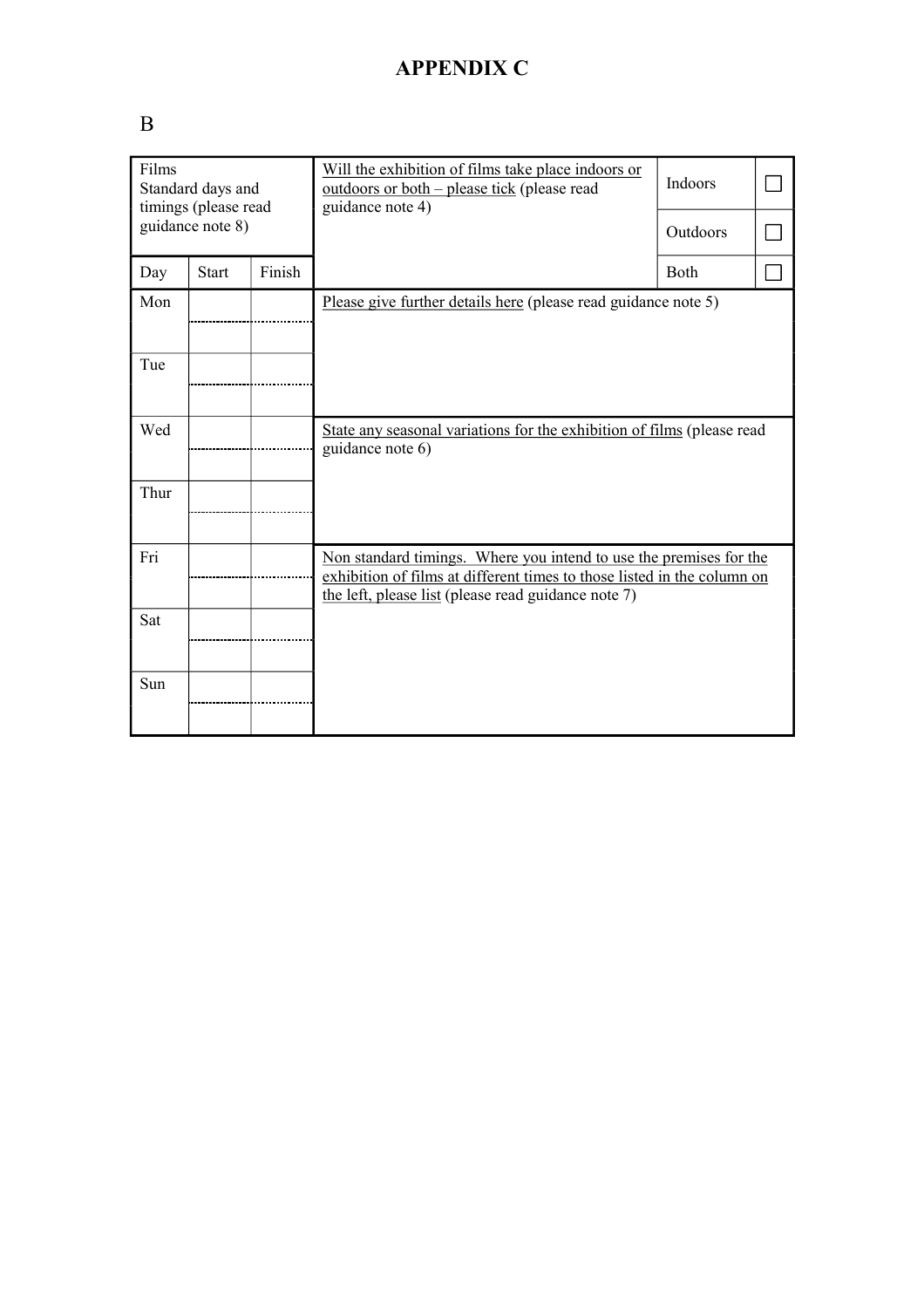# C

| Indoor sporting events<br>Standard days and<br>timings (please read<br>guidance note 8) |              |        | Please give further details (please read guidance note 5)                                                                                                                                           |
|-----------------------------------------------------------------------------------------|--------------|--------|-----------------------------------------------------------------------------------------------------------------------------------------------------------------------------------------------------|
| Day                                                                                     | <b>Start</b> | Finish |                                                                                                                                                                                                     |
| Mon                                                                                     |              |        |                                                                                                                                                                                                     |
| Tue                                                                                     |              |        | State any seasonal variations for indoor sporting events (please read<br>guidance note 6)                                                                                                           |
| Wed                                                                                     |              |        |                                                                                                                                                                                                     |
| Thur                                                                                    |              |        | Non standard timings. Where you intend to use the premises for<br>indoor sporting events at different times to those listed in the column<br>on the left, please list (please read guidance note 7) |
| Fri                                                                                     |              |        |                                                                                                                                                                                                     |
| Sat                                                                                     |              |        |                                                                                                                                                                                                     |
| Sun                                                                                     |              |        |                                                                                                                                                                                                     |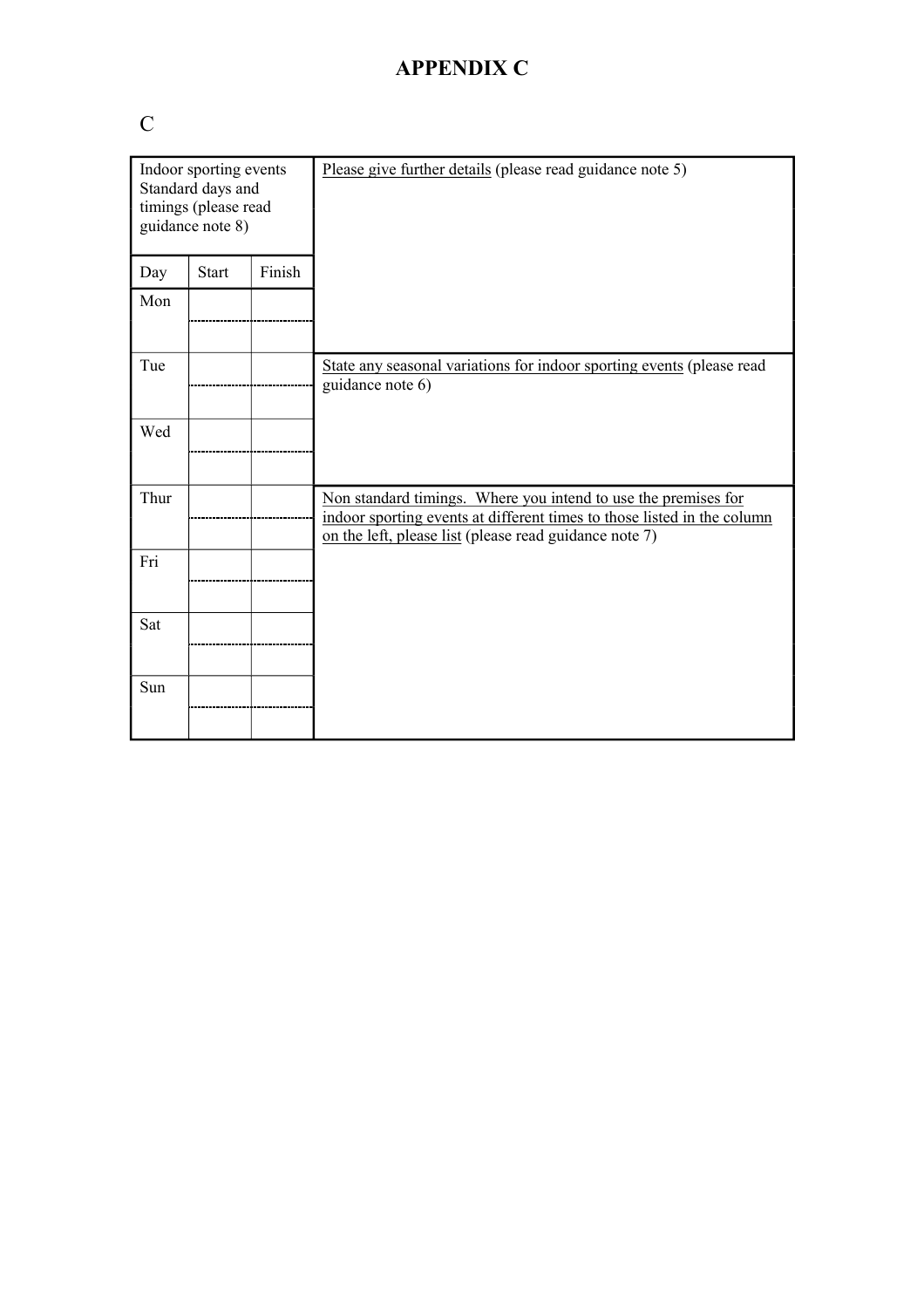# D

|      | Boxing or wrestling<br>entertainments<br>Standard days and |        | Will the boxing or wrestling entertainment take<br>place indoors or outdoors or both – please tick<br>(please read guidance note 4)                                                                            | Indoors  |  |
|------|------------------------------------------------------------|--------|----------------------------------------------------------------------------------------------------------------------------------------------------------------------------------------------------------------|----------|--|
|      | timings (please read<br>guidance note 8)                   |        |                                                                                                                                                                                                                | Outdoors |  |
| Day  | <b>Start</b>                                               | Finish |                                                                                                                                                                                                                | Both     |  |
| Mon  |                                                            |        | Please give further details here (please read guidance note 5)                                                                                                                                                 |          |  |
| Tue  |                                                            |        |                                                                                                                                                                                                                |          |  |
| Wed  |                                                            |        | State any seasonal variations for boxing or wrestling entertainment<br>(please read guidance note 6)                                                                                                           |          |  |
| Thur |                                                            |        |                                                                                                                                                                                                                |          |  |
| Fri  |                                                            |        | Non standard timings. Where you intend to use the premises for<br>boxing or wrestling entertainment at different times to those listed in<br>the column on the left, please list (please read guidance note 7) |          |  |
| Sat  |                                                            |        |                                                                                                                                                                                                                |          |  |
| Sun  |                                                            |        |                                                                                                                                                                                                                |          |  |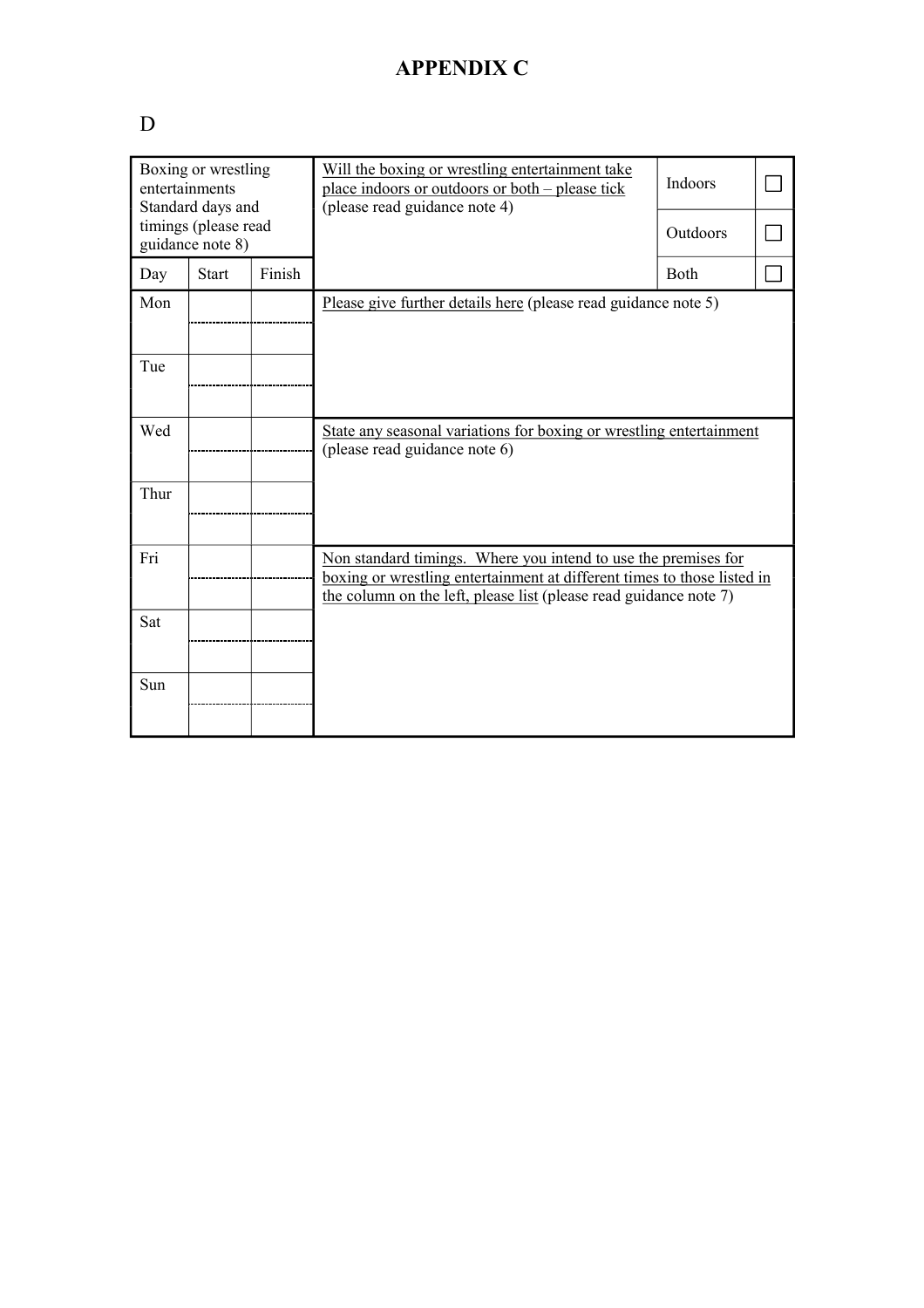# E

|      | Live music<br>Standard days and<br>timings (please read<br>guidance note 8) |        | Will the performance of live music take place<br>indoors or outdoors or both – please tick (please<br>read guidance note 4)               | Indoors     |  |
|------|-----------------------------------------------------------------------------|--------|-------------------------------------------------------------------------------------------------------------------------------------------|-------------|--|
|      |                                                                             |        |                                                                                                                                           | Outdoors    |  |
| Day  | <b>Start</b>                                                                | Finish |                                                                                                                                           | <b>Both</b> |  |
| Mon  | 10:00                                                                       | 00:00  | Please give further details here (please read guidance note 5)                                                                            |             |  |
|      |                                                                             |        |                                                                                                                                           |             |  |
| Tue  | 10:00                                                                       | 00:00  |                                                                                                                                           |             |  |
|      |                                                                             |        |                                                                                                                                           |             |  |
| Wed  | 10:00                                                                       | 00.00  | State any seasonal variations for the performance of live music (please<br>read guidance note 6)                                          |             |  |
|      |                                                                             |        |                                                                                                                                           |             |  |
| Thur | 10:00                                                                       | 00.00  |                                                                                                                                           |             |  |
|      |                                                                             |        |                                                                                                                                           |             |  |
| Fri  | 10:00                                                                       | 01.30  | Non standard timings. Where you intend to use the premises for the<br>performance of live music at different times to those listed in the |             |  |
|      |                                                                             |        | column on the left, please list (please read guidance note 7)                                                                             |             |  |
| Sat  | 10:00                                                                       | 01.30  | New Year's Eve - deregulated                                                                                                              |             |  |
|      |                                                                             |        |                                                                                                                                           |             |  |
| Sun  | 10.00                                                                       | 00.00  |                                                                                                                                           |             |  |
|      |                                                                             |        |                                                                                                                                           |             |  |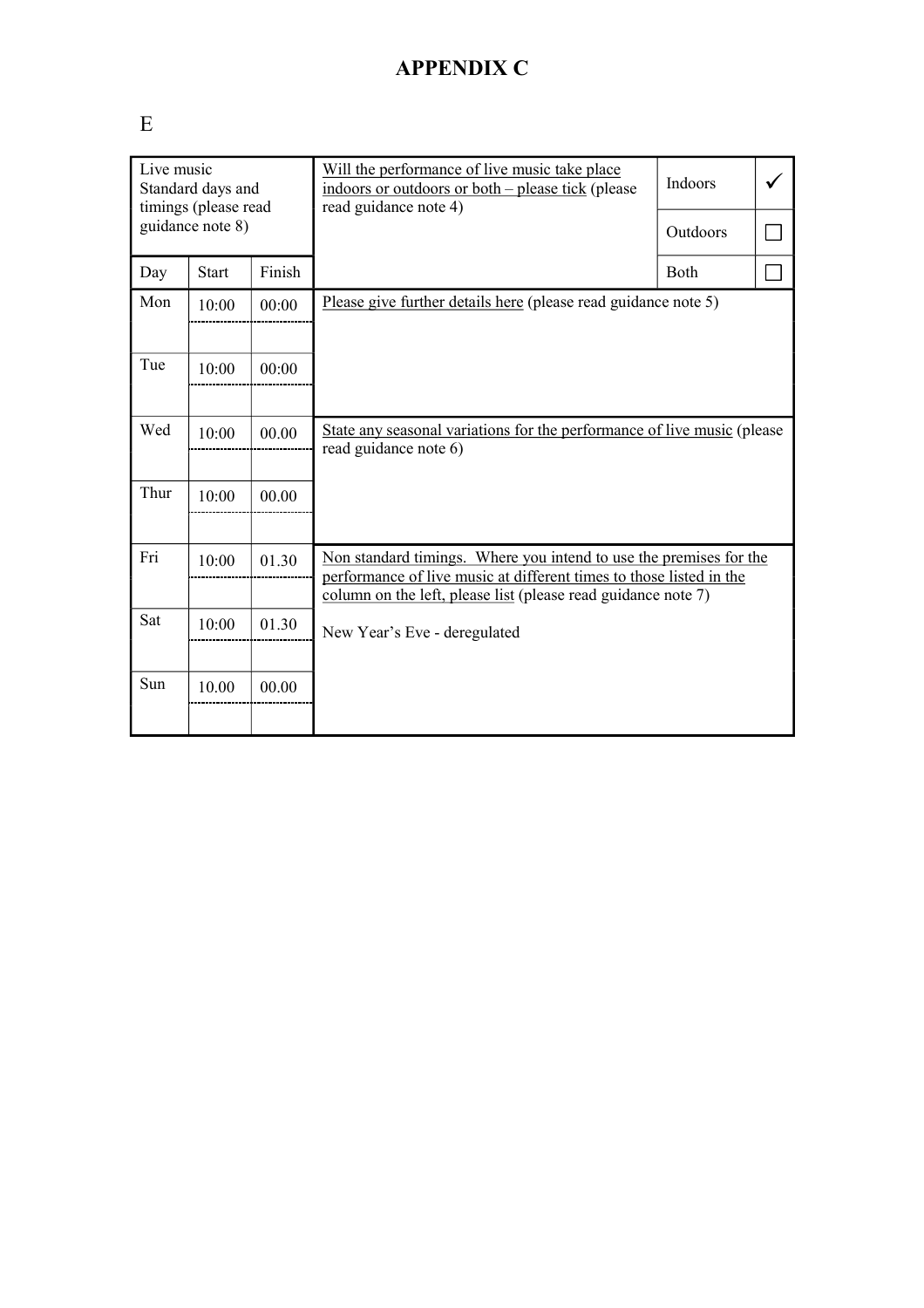# F

|      | Recorded music<br>Standard days and<br>timings (please read<br>guidance note 8) |        | Will the playing of recorded music take place<br>indoors or outdoors or both – please tick (please<br>read guidance note 4)               | Indoors<br>Outdoors |  |
|------|---------------------------------------------------------------------------------|--------|-------------------------------------------------------------------------------------------------------------------------------------------|---------------------|--|
|      |                                                                                 |        |                                                                                                                                           |                     |  |
| Day  | <b>Start</b>                                                                    | Finish |                                                                                                                                           | <b>Both</b>         |  |
| Mon  | 08:00                                                                           | 01:00  | Please give further details here (please read guidance note 5)                                                                            |                     |  |
|      |                                                                                 |        |                                                                                                                                           |                     |  |
| Tue  | 08:00                                                                           | 01:00  |                                                                                                                                           |                     |  |
|      |                                                                                 |        |                                                                                                                                           |                     |  |
| Wed  | 08:00                                                                           | 01:00  | State any seasonal variations for the playing of recorded music (please)<br>read guidance note 6)                                         |                     |  |
|      |                                                                                 |        |                                                                                                                                           |                     |  |
| Thur | 08:00                                                                           | 01:00  |                                                                                                                                           |                     |  |
|      |                                                                                 |        |                                                                                                                                           |                     |  |
| Fri  | 08.00                                                                           | 03:00  | Non standard timings. Where you intend to use the premises for the<br>playing of recorded music at different times to those listed in the |                     |  |
|      |                                                                                 |        | column on the left, please list (please read guidance note 7)                                                                             |                     |  |
| Sat  | 08.00                                                                           | 03:00  | New Year's Eve - deregulated                                                                                                              |                     |  |
|      |                                                                                 |        |                                                                                                                                           |                     |  |
| Sun  | 08:00                                                                           | 00:00  |                                                                                                                                           |                     |  |
|      |                                                                                 |        |                                                                                                                                           |                     |  |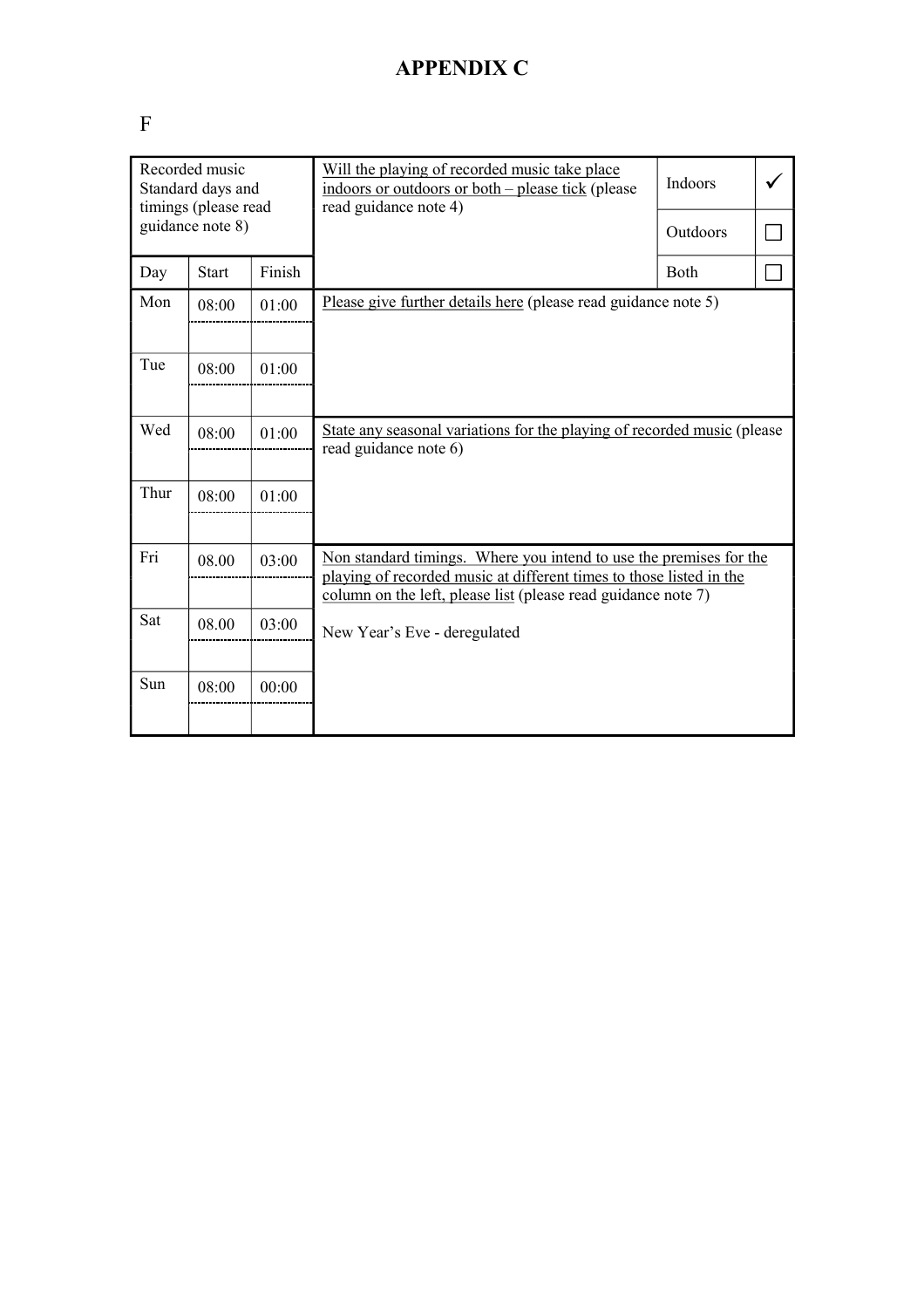# G

| <b>Performances of dance</b><br>Standard days and<br>timings (please read |                  |        | Will the performance of dance take place<br>indoors or outdoors or both - please tick<br>(please read guidance note 4)                                                                                | Indoors  |  |
|---------------------------------------------------------------------------|------------------|--------|-------------------------------------------------------------------------------------------------------------------------------------------------------------------------------------------------------|----------|--|
|                                                                           | guidance note 8) |        |                                                                                                                                                                                                       | Outdoors |  |
| Day                                                                       | <b>Start</b>     | Finish |                                                                                                                                                                                                       | Both     |  |
| Mon                                                                       |                  |        | Please give further details here (please read guidance note 5)                                                                                                                                        |          |  |
| Tue                                                                       |                  |        |                                                                                                                                                                                                       |          |  |
| Wed                                                                       |                  |        | <b>State any seasonal variations for the performance of dance</b> (please<br>read guidance note 6)                                                                                                    |          |  |
| Thur                                                                      |                  |        |                                                                                                                                                                                                       |          |  |
| Fri                                                                       |                  |        | Non standard timings. Where you intend to use the premises for<br>the performance of dance at different times to those listed in the<br>column on the left, please list (please read guidance note 7) |          |  |
| Sat                                                                       |                  |        |                                                                                                                                                                                                       |          |  |
| Sun                                                                       |                  |        |                                                                                                                                                                                                       |          |  |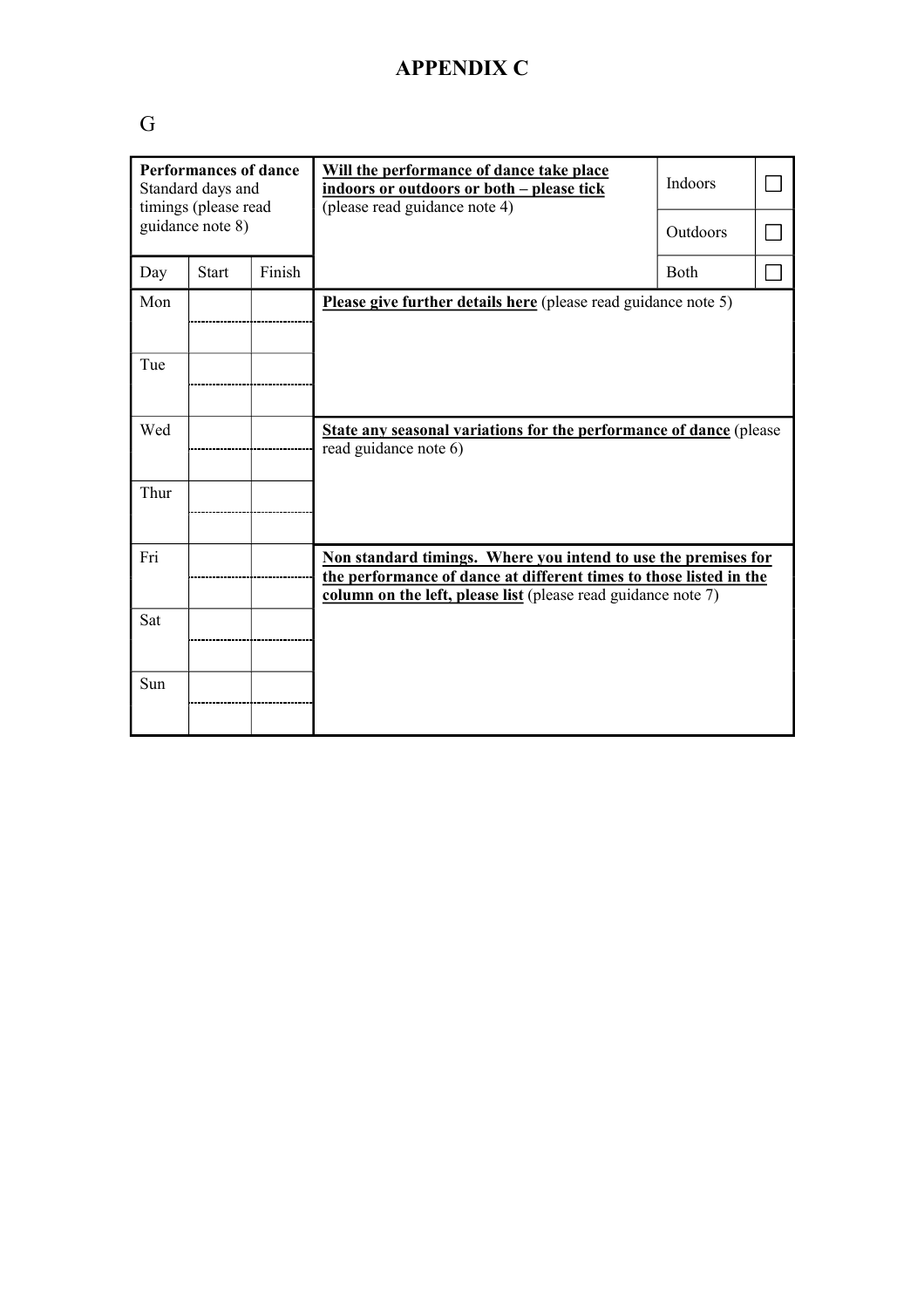# H

| Anything of a similar<br>description to that<br>falling within (e), (f) or<br>(g)<br>Standard days and<br>timings (please read<br>guidance note 8) |              |        | Please give a description of the type of entertainment you will be<br>providing                                                                                                                                |          |  |
|----------------------------------------------------------------------------------------------------------------------------------------------------|--------------|--------|----------------------------------------------------------------------------------------------------------------------------------------------------------------------------------------------------------------|----------|--|
| Day                                                                                                                                                | <b>Start</b> | Finish | Will this entertainment take place indoors or<br><b><u>outdoors or both – please tick</u></b> (please read                                                                                                     | Indoors  |  |
| Mon                                                                                                                                                | 10:00        | 00:00  | guidance note 4)                                                                                                                                                                                               | Outdoors |  |
|                                                                                                                                                    |              |        |                                                                                                                                                                                                                | Both     |  |
| Tue                                                                                                                                                | 10:00        | 00:00  | Please give further details here (please read guidance note 5)                                                                                                                                                 |          |  |
| Wed                                                                                                                                                | 10:00        | 00.00  |                                                                                                                                                                                                                |          |  |
| Thur                                                                                                                                               | 10:00        | 00.00  | State any seasonal variations for entertainment of a similar<br>description to that falling within $(e)$ , $(f)$ or $(g)$ (please read<br>guidance note 6)                                                     |          |  |
| Fri                                                                                                                                                | 10:00        | 01.30  |                                                                                                                                                                                                                |          |  |
| Sat                                                                                                                                                | 10:00        | 01.30  | Non standard timings. Where you intend to use the premises for<br>the entertainment of a similar description to that falling within<br>(e), (f) or (g) at different times to those listed in the column on the |          |  |
| Sun                                                                                                                                                | 10.00        | 00.00  | left, please list (please read guidance note 7)<br>New Year's Eve Deregulated                                                                                                                                  |          |  |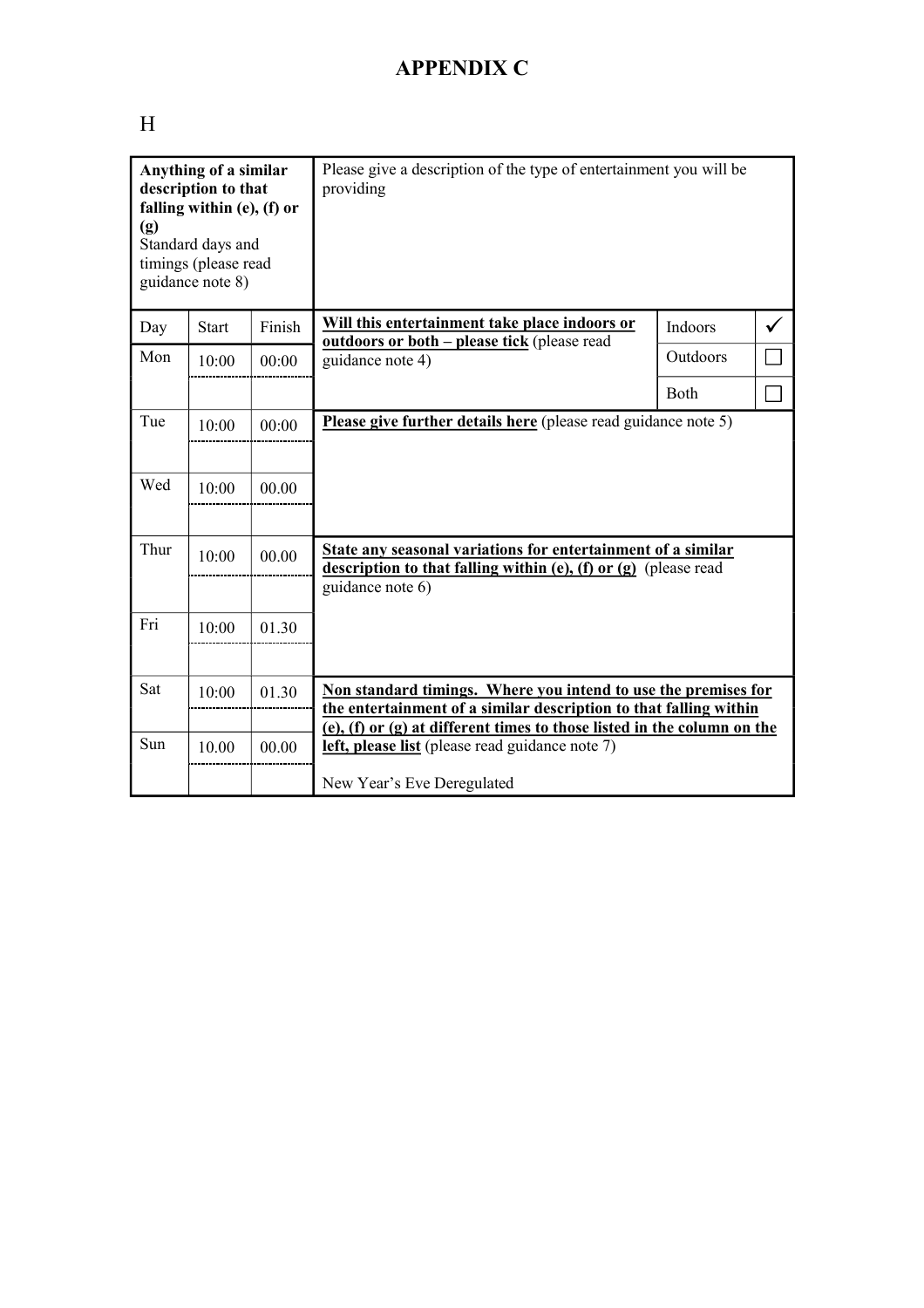| ٠ |
|---|
|   |
|   |
|   |
|   |

|      | Late night refreshment<br>Standard days and<br>timings (please read |        | Will the provision of late night refreshment<br>take place indoors or outdoors or both -<br>please tick (please read guidance note 4)  | Indoors     |  |
|------|---------------------------------------------------------------------|--------|----------------------------------------------------------------------------------------------------------------------------------------|-------------|--|
|      | guidance note 8)                                                    |        |                                                                                                                                        | Outdoors    |  |
| Day  | <b>Start</b>                                                        | Finish |                                                                                                                                        | <b>Both</b> |  |
| Mon  | 23:00                                                               | 01:30  | Please give further details here (please read guidance note 5)                                                                         |             |  |
|      |                                                                     |        |                                                                                                                                        |             |  |
| Tue  | 23:00                                                               | 01:30  |                                                                                                                                        |             |  |
|      |                                                                     |        |                                                                                                                                        |             |  |
| Wed  | 23:00                                                               | 01:30  | State any seasonal variations for the provision of late night<br>refreshment (please read guidance note 6)                             |             |  |
|      |                                                                     |        |                                                                                                                                        |             |  |
| Thur | 23:00                                                               | 01:30  |                                                                                                                                        |             |  |
|      |                                                                     |        |                                                                                                                                        |             |  |
| Fri  | 23:00                                                               | 03:30  | Non standard timings. Where you intend to use the premises for<br>the provision of late night refreshment at different times, to those |             |  |
|      |                                                                     |        | listed in the column on the left, please list (please read guidance                                                                    |             |  |
| Sat  | 23:00                                                               | 03:30  | note 7)<br>New year's eve - deregulated                                                                                                |             |  |
|      |                                                                     |        |                                                                                                                                        |             |  |
| Sun  | 23:00                                                               | 00:30  |                                                                                                                                        |             |  |
|      |                                                                     |        |                                                                                                                                        |             |  |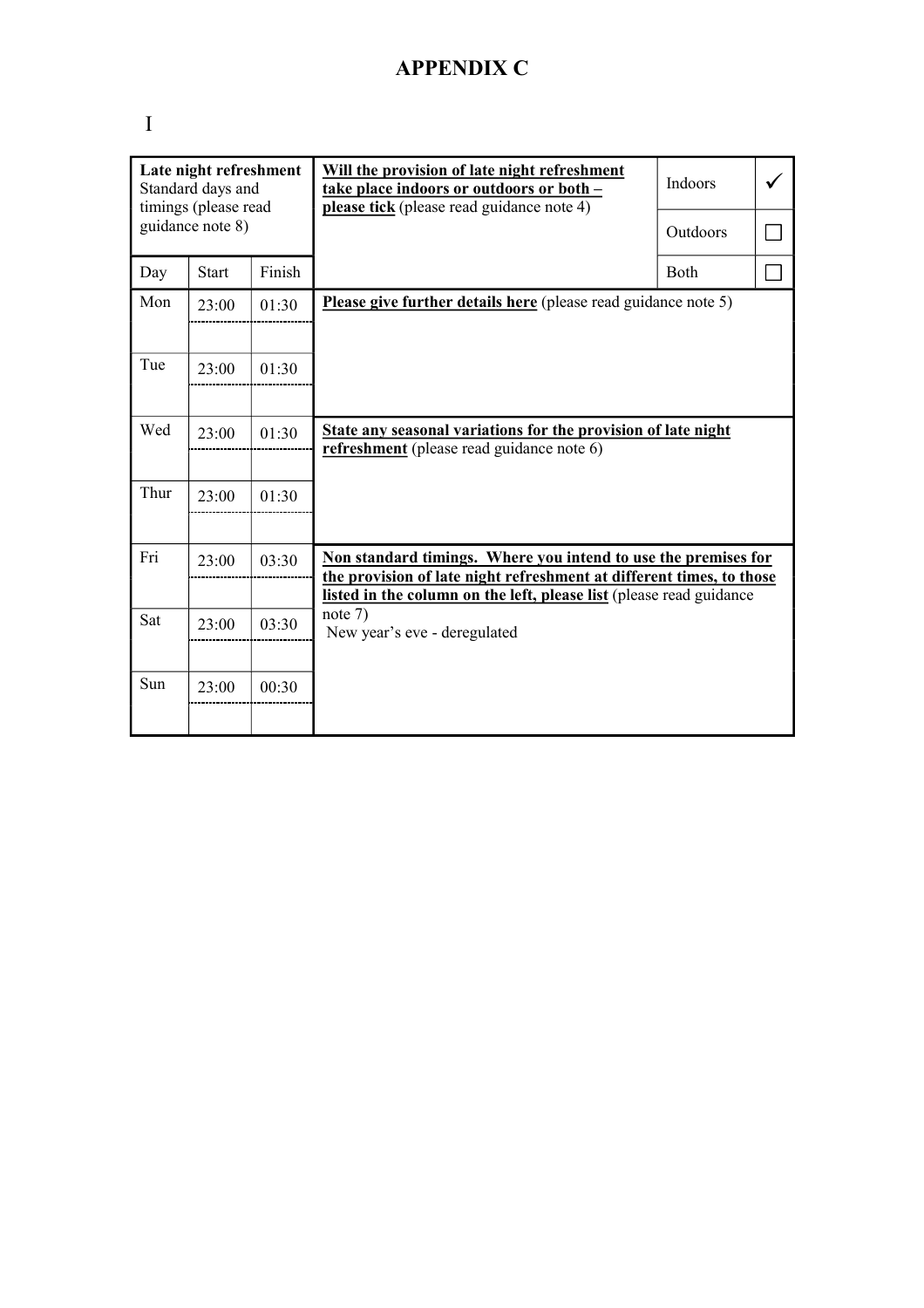| × | ۰. | ٢<br>I |  |
|---|----|--------|--|

| <b>Supply of alcohol</b><br>Standard days and<br>timings (please read |                  |        | Will the supply of alcohol be for consumption<br>- please tick (please read guidance note 9)                                                                                                       | On the<br>premises  |  |
|-----------------------------------------------------------------------|------------------|--------|----------------------------------------------------------------------------------------------------------------------------------------------------------------------------------------------------|---------------------|--|
|                                                                       | guidance note 8) |        |                                                                                                                                                                                                    | Off the<br>premises |  |
| Day                                                                   | <b>Start</b>     | Finish |                                                                                                                                                                                                    | Both                |  |
| Mon                                                                   | 08:00            | 01:00  | <b>State any seasonal variations for the supply of alcohol</b> (please read<br>guidance note 6)                                                                                                    |                     |  |
| Tue                                                                   | 08:00            | 01:00  |                                                                                                                                                                                                    |                     |  |
| Wed                                                                   | 08:00            | 01:00  |                                                                                                                                                                                                    |                     |  |
| Thur                                                                  | 08:00            | 01:00  | Non-standard timings. Where you intend to use the premises for<br>the supply of alcohol at different times to those listed in the<br>column on the left, please list (please read guidance note 7) |                     |  |
| Fri                                                                   | 08:00            | 03:00  | New year's eve - deregulated                                                                                                                                                                       |                     |  |
| Sat                                                                   | 08:00            | 03:00  | Consumption of alcohol in the rear outside area is only permitted until<br>22:00 Monday to Sunday as indicated on the attached plan.                                                               |                     |  |
| Sun                                                                   | 08:00            | 00.00  |                                                                                                                                                                                                    |                     |  |

### K

**Please highlight any adult entertainment or services, activities, other entertainment or matters ancillary to the use of the premises that may give rise to concern in respect of** children (please read guidance note 10).

None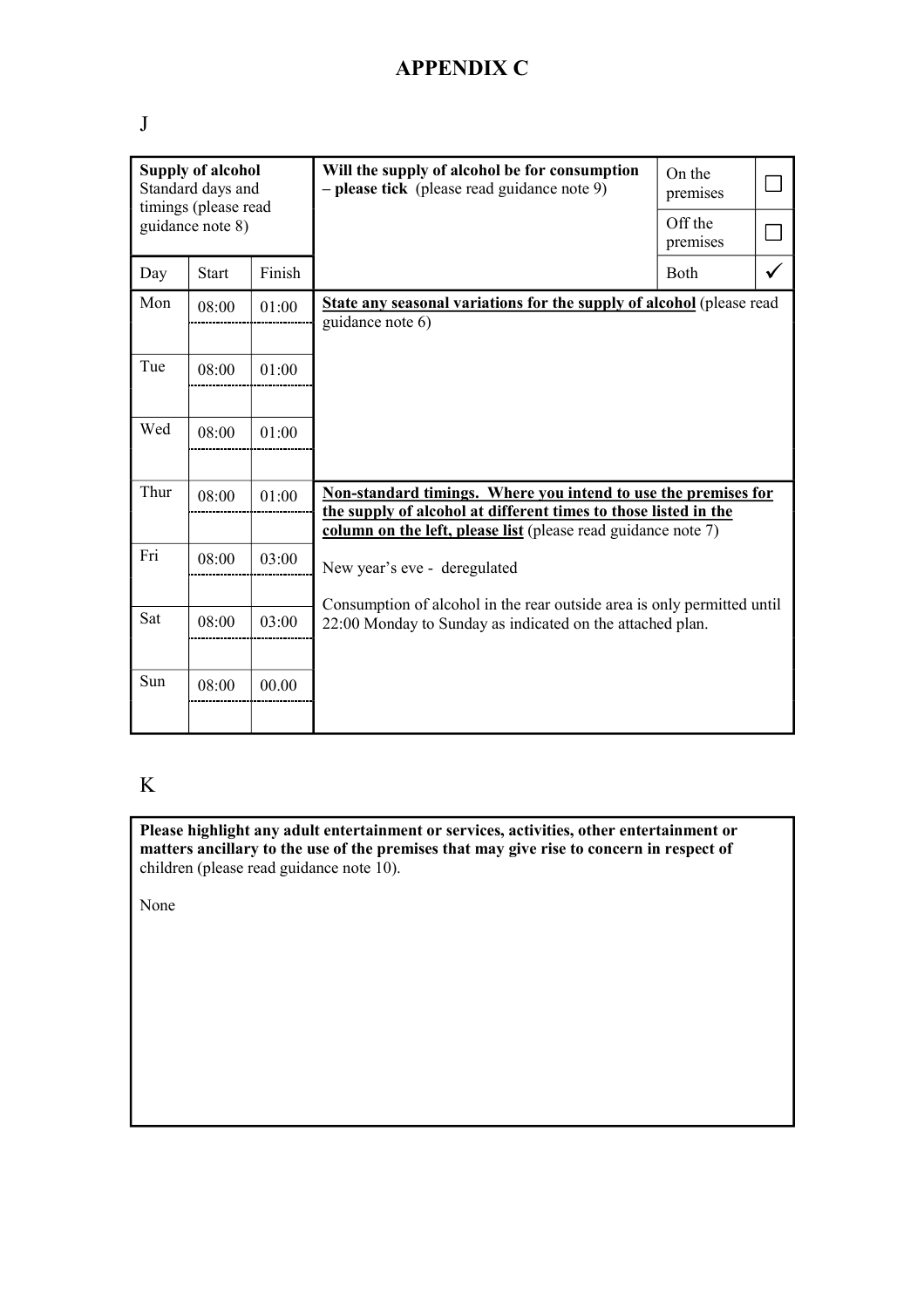L

|      | Hours premises are<br>open to the public<br>Standard days and<br>timings (please read<br>guidance note 8) |        | State any seasonal variations (please read guidance note 6)                                                                           |
|------|-----------------------------------------------------------------------------------------------------------|--------|---------------------------------------------------------------------------------------------------------------------------------------|
| Day  | <b>Start</b>                                                                                              | Finish |                                                                                                                                       |
| Mon  | 08:00                                                                                                     | 01:30  |                                                                                                                                       |
| Tue  | 08:00                                                                                                     | 01:30  |                                                                                                                                       |
| Wed  | 08:00                                                                                                     | 01:30  |                                                                                                                                       |
|      |                                                                                                           |        | Non standard timings. Where you intend the premises to be open<br>to the public at different times from those listed in the column on |
| Thur | 08:00                                                                                                     | 01:30  | the left, please list (please read guidance note 7)                                                                                   |
|      |                                                                                                           |        | New year's eve - deregulated                                                                                                          |
| Fri  | 08:00                                                                                                     | 03:30  |                                                                                                                                       |
| Sat  | 08:00                                                                                                     | 03:30  |                                                                                                                                       |
| Sun  | 08:00                                                                                                     | 00:30  |                                                                                                                                       |

Please identify those conditions currently imposed on the licence which you believe could be removed as a consequence of the proposed variation you are seeking.

Remove all of the annex 2 and annex 3conditions as follows and replace with conditions stated in Section M

#### ANNEX 2 - CONDITIONS CONSISTENT WITH THE OPERATING SCHEDULE Prevention of Crime and Disorder

CCTV:

CCTV will be installed, maintained and operated as per DVD and Operational Requirement Analysis document recommendations of the Chief Officer of Police and Local Authority.

The digital recording system must have the facility to be password protected. The CCTV system should be capable of recording and retaining 10 days of images to a standard that can be produced as evidence for possible prosecution purposes. The digital recording system must have a download facility to provide evidence of incidents.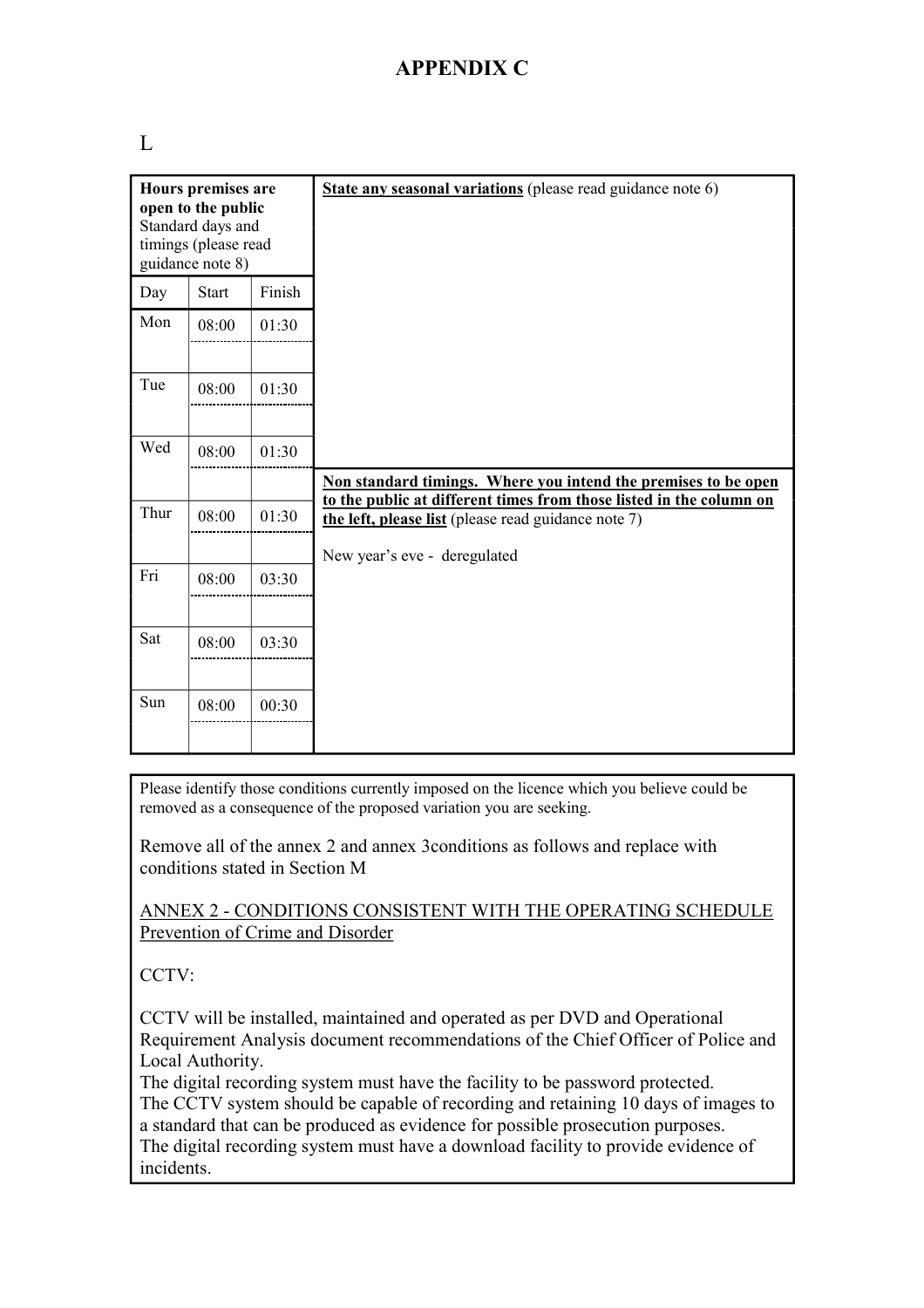At entrance and exit doorways Identification cameras will be installed with appropriate lighting.

Bar area/dance floor/corridors Recognition cameras will be installed with appropriate lighting.

The appropriate CCTV signage will be displayed on and off premises.

All persons required to operate the system must be given suitable training to enable to do so effectively.

The CCTV system must be registered with the Data Protection Information Commissioner.

a) If the CCTV is inoperative, the chief of police and local licensing authority will be informed as soon as reasonably possible and immediate steps will be taken to put the equipment back into operation.

b) All reasonable steps shall be taken to prevent opened bottles/containers (containing alcohol) from being taken off the premises.

c) All reasonable steps shall be taken to prevent open bottles/containers (containing alcohol) from being brought onto the premises.

d) There shall be no irresponsible drinks promotions.

e) Except for off sales, alcohol shall only be served from toughened glass, or paper/plastic cups.

f) That a minimum of two security industry authority registered door supervisors be employed on the premises on Friday and Saturday from 22:00 until all members of the public have left the premises.

g) The registered door supervisors will be in radio contact with each other at all times.

h) An incident book will be kept and all incidents (re: crime & disorder) will be recorded.

i) A duty door supervisor rota/log book will be kept and maintained.

j) The premises will be a member of pub watch and a representative will attend pub watch meetings and the premises will adopt and promote the alcohol crime and drug reduction schemes as recommended by the police and pub watch.

### Public Safety

a) Regular glass and bottle collections will be undertaken throughout the hours of operation.

b) During the hours of operation at least one suitably trained first-aider shall be on duty when the public are present on the premises.

Prevention of Public Nuisance

a) Performance of film is limited to playing of clips of recorded film and TV broadcasts through video quiz machines

b) All amplified music played at the premises be played through a noise-limiting device installed at the premises and set at a level agreed with an officer of the district council's noise team.

c) The noise limiting device shall be properly secured so that it cannot be tampered with.

d) The noise limiting device shall only be reset to a level approved by an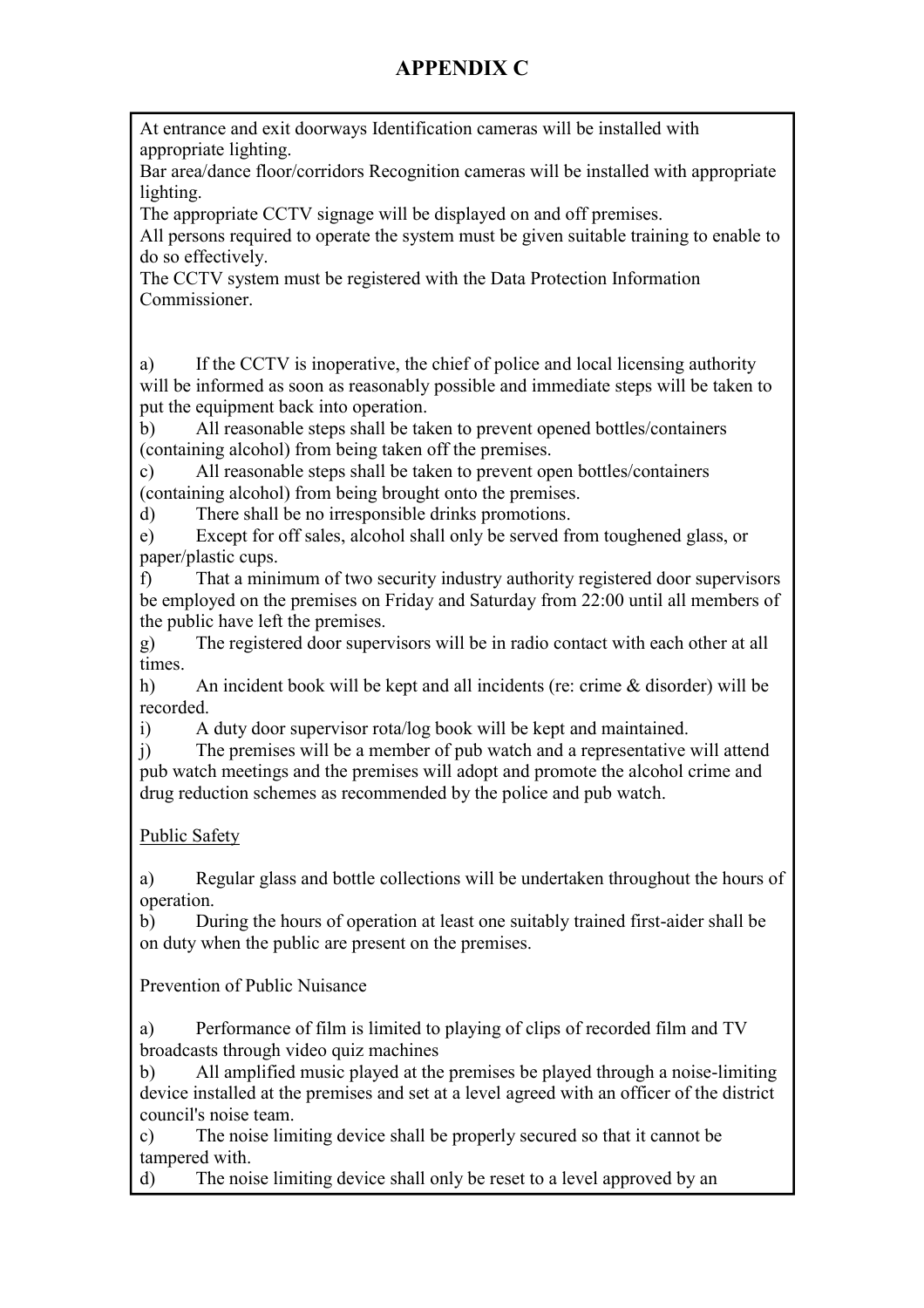authorised officer of the district council - such approval to be given within 14 days of notification by the premises licence holder or his nominated agent of resetting being needed.

e) To prevent regulated entertainment being intrusive, noise from regulated entertainment emanating from the premises shall not be clearly audible 1 metre from the façade of the nearest residential property.

f) Whenever live and/ or recorded music (save for incidental recorded music) is played from those parts of the premises licensed for those activities all windows and doors in those parts of the premises shall be kept closed (except in case of an emergency and for access/egress).

g) The licence holder shall maintain a log of complaints for the premises received by him from local residents together with a log of action (if any) undertaken by the licence holder. This log shall be, upon request, made available for inspection by the chief of police and/or local licensing authority.

h) Clear and legible notices shall be strategically and prominently placed within the premises requesting customers to respect the needs of local residents and to leave the premises quietly.

i) The placing of all non food waste/refuse shall be disposed at such times of the day when minimal disturbance would be caused to local residents.

j) Save for access to and egress from the premises the use of gardens, patios and external play areas will not commence before the 09.00 hours and will cease at dusk or at 21.00 hours, whichever is earlier.

k) No music or speech will be relayed by external speakers without the consent of the licensing authority.

l) The use of lighting in the gardens, patios and external areas will cease at dusk or 21.00 hours, whichever is earlier, except for health and safety or security reasons.

#### Protection of Children from Harm

a) Evidence of age shall be requested from any person appearing to those selling alcohol to be under the age of 18 and who is attempting to purchase alcohol.

### **ANNEX 3 - CONDITIONS ATTACHED AFTER HEARINGS**

Conditions above agreed by appeal to Magistrates Court on 17th march 2008.

As agreed at a meeting of the Licensing Sub Committee D held on Thursday 4 December 2008, it is an additional condition of this licence that Mr Roshan Sivlal take no part in any business at the Manor House Hotel.

Licensing Sub Committee A met on 4 December 2009 to determine an application to vary the licence and granted the hours now shown. The New Year's Eve deregulation was also granted and the installation and use of a noise limiter was required.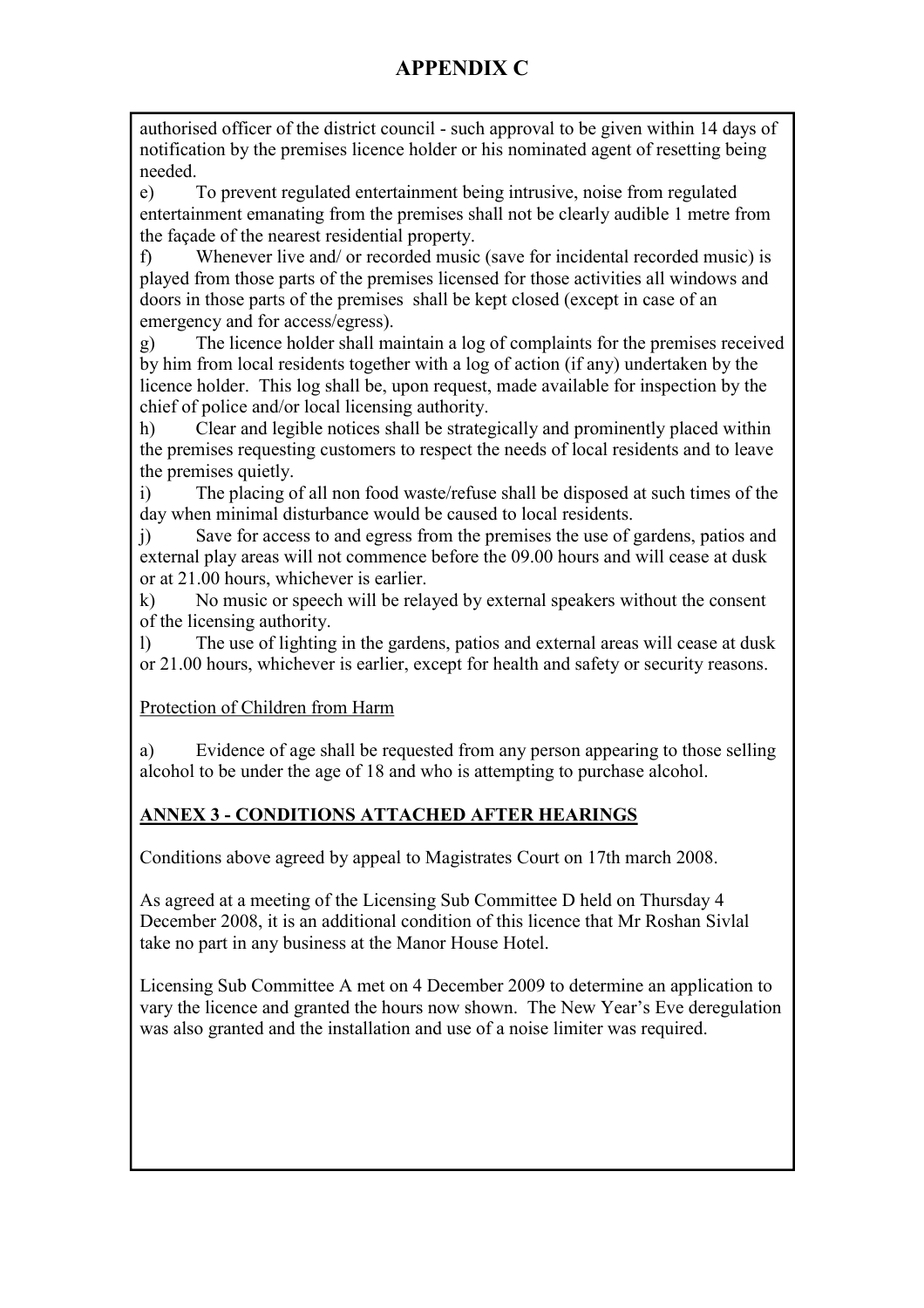Please tick as appropriate

- $\bullet$ I have enclosed the premises licence  $\checkmark$
- I have enclosed the relevant part of the premises licence  $\checkmark$  $\bullet$

If you have not ticked one of these boxes, please fill in reasons for not including the licence or part of it below

Reasons why I have not enclosed the premises licence or relevant part of premises licence.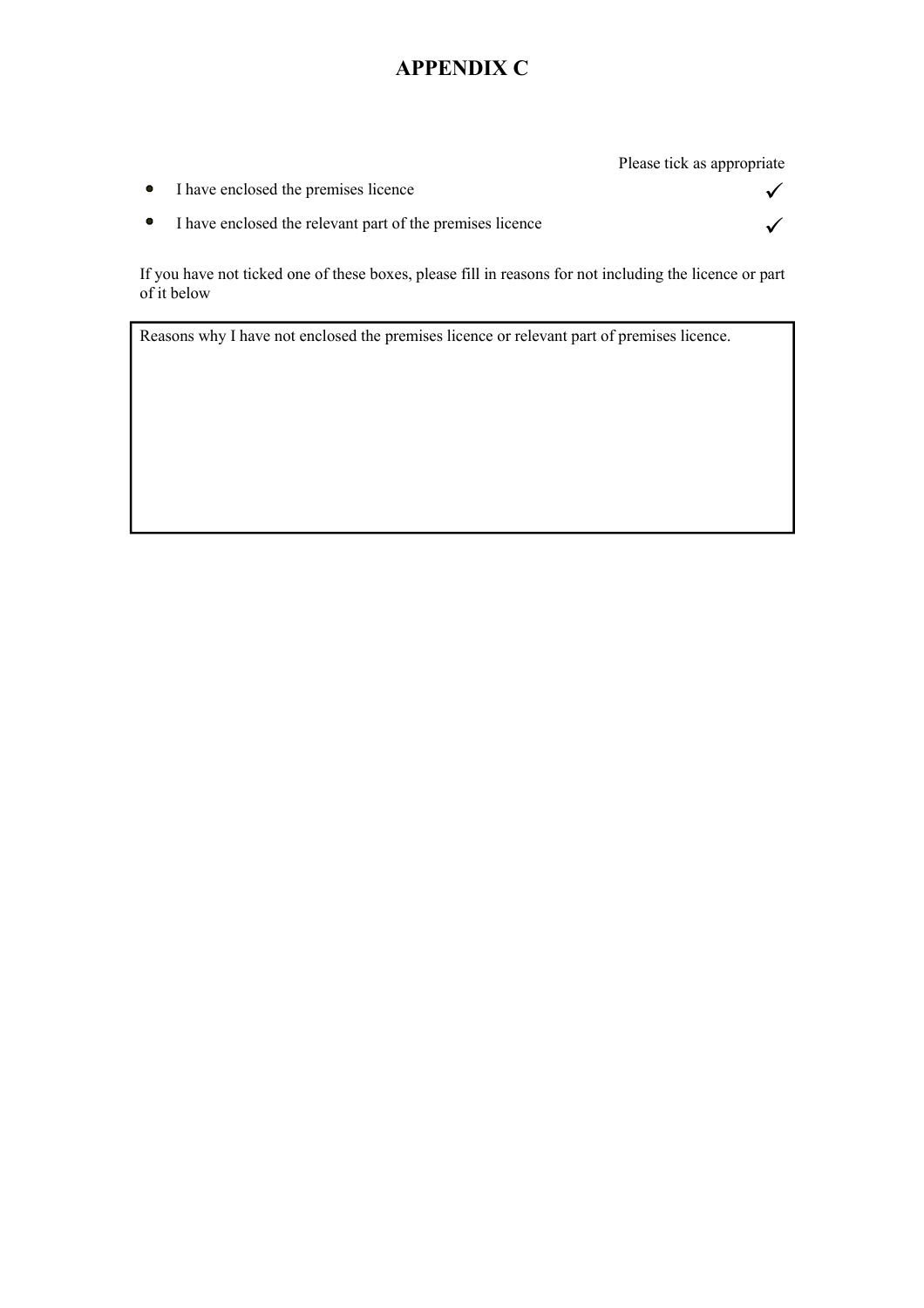**M** Describe any additional steps you intend to take to promote the four licensing objectives as a result of the proposed variation:

#### **a) General – all four licensing objectives (b, c, d and e) (please read guidance note 11)**

We will consider advice from the responsible authorities

#### **b) The prevention of crime and disorder**

We will consider advice from the responsible authorities.

1. All staff engaged in licensable activity at the premises will receive training and information in relation to the following

- i. The Challenge 25 scheme in operation at the premises, including the forms of identification that are acceptable.
- ii. The hours and activities permitted by the premises licence issued under the Licensing Act 2003 and conditions attached to the licence.
- iii. How to complete and maintain the refusal register in operation at the premises (in relation to the sale of alcohol).
- iv. Recognising the signs of drunkenness.
- v. The operating procedures for refusing service to any person who is drunk, under-age or appear to be under-age, or appear to be making a proxy purchase.
- vi. Action to be taken in the event of an emergency, including reporting an incident to the emergency services.

Training shall be recorded in documentary form and shall be regularly refreshed at no greater than 12 Month intervals. Training records shall be made available for inspection and copying at reasonable times upon request of an authorised officer of a responsible authority.

Training records will be retained for at least 12 months.

2. An incident log shall be kept and maintained at the premises which will include a log of the following, including pertinent details:-

- **i.** Any incidents of disorder or of a violent or anti-social nature
- **ii.** All crimes reported to the venue, or by the venue to the police
- **iii.** All ejections of patrons
- **iv.** Any complaints received
- **v.** Seizures of drugs or offensive weapons
- **vi.** Any faults in the CCTV system
- **vii.** Any visits by a responsible authority (under the Licensing Act 2003) or emergency service.

Records must be completed within 24 hours of any incident, and will contain the time and date, the nature of the incident, the people involved, the action taken and details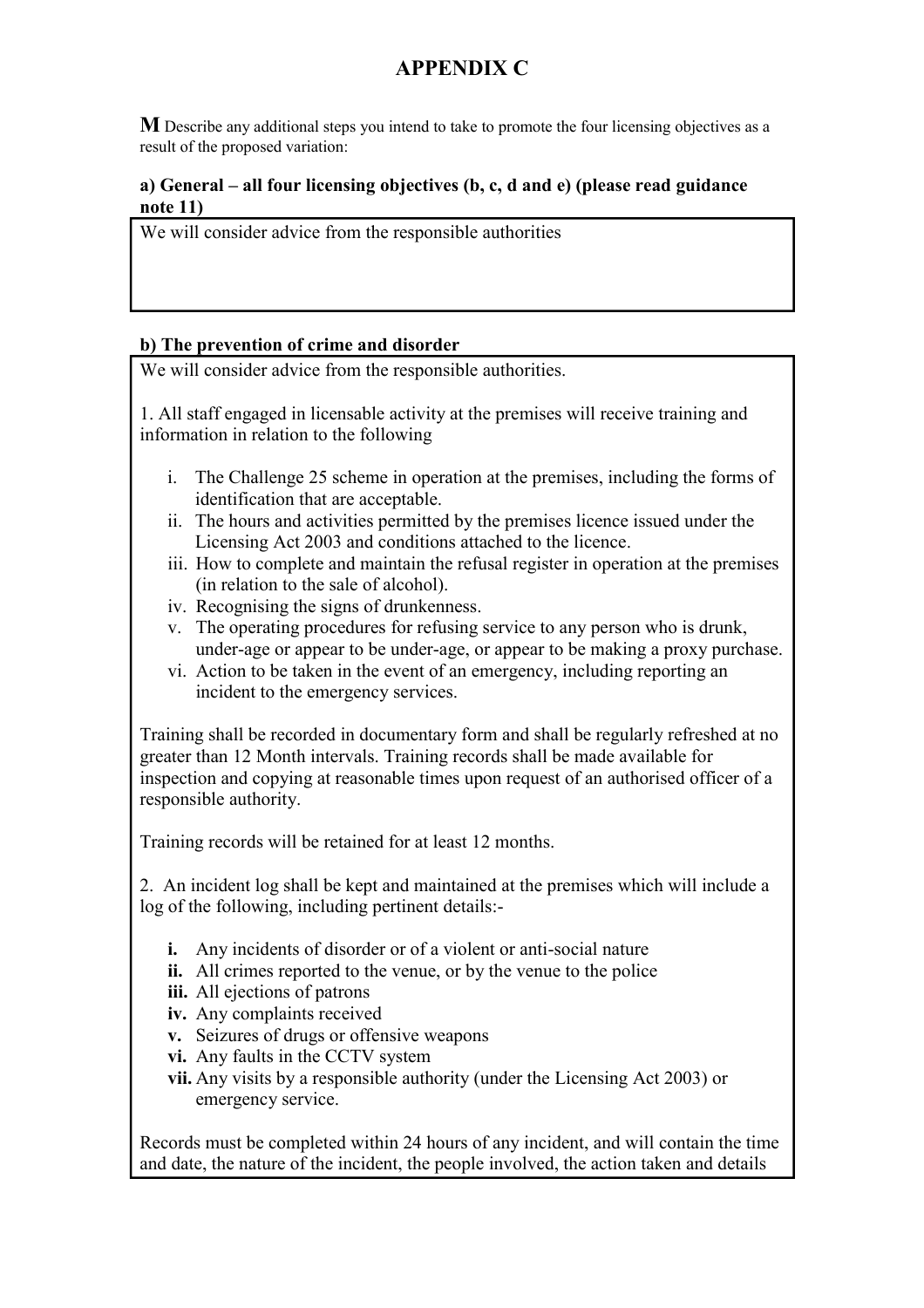of the person responsible for the management of the premises at the time of the incident.

The logs shall be kept for at least 12 months following the date of entry and be made available for inspection and copying upon request of an authorised officer of a responsible authority.

3. A minimum of *2* SIA licensed door supervisors shall be on duty at the premises on Friday and Saturday nights from 23.00 until the last customer has left the premises.

4. The following details for each door supervisor will be contemporaneously entered into a register kept for that purpose:

**I**. Full name

**II**. SIA licence/badge number, and registration number of any accreditation scheme recognised by the Licensing Authority (including expiry date of that registration or accreditation)

**III.** The date and time they began their duty

**IV.** The date and time they completed their duty

**V.** The full details of any agency through which they have been allocated to work at the premises if appropriate.

The register shall be available for inspection and copying at all reasonable times by an authorised officer of a responsible authority. The register shall be kept at the premises at all times and be so maintained as to enable an authorised officer to establish the particulars of all door supervisors engaged at the premises during the period of not less than 12 months prior to the request

. 5. Where a drug safe is available on the premises to deposit finds there will be in place a clear policy for the handling and packaging of seized items. Note: For premises with a suitable 'Drug Safe' the items secured within that safe are not considered as being in their possession

6. A clear and legible notice must be prominently displayed at all entrances to the premises advising those attending, that the Police will be informed if anyone is found in possession of controlled substances or weapons.

7. Appropriate security arrangements will be in place including toilet areas and other similar areas being regularly checked for evidence of drugs. The date and times of all checks will be recorded in a register kept for that purpose and be available for inspection and copying on request of an authorised officer of a responsible authority.

8. The premises shall install, operate and maintain a digital colour CCTV system to the satisfaction of the Police and Local Authority. As a minimum, the system must:

**i.** Cover all public areas of the licensed premises, including entry and exit points. This also includes any outside areas under the control of the premises licence holder.

**ii.** Record clear images permitting the identification of individuals and in particular enable facial recognition images (a clear head and shoulder image) of every person entering and leaving in any light condition.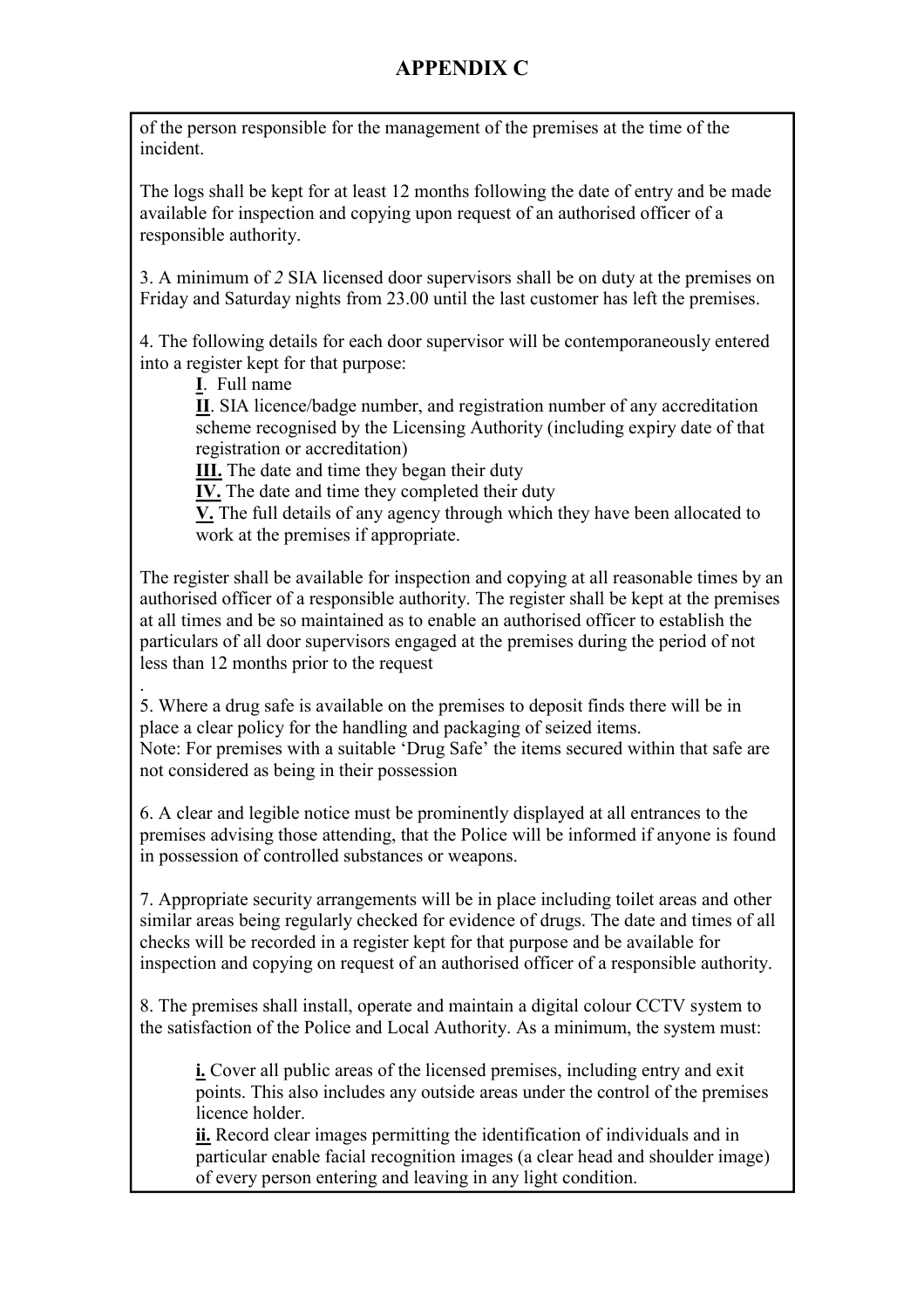**iii.** Continually record whilst the premises are open for licensable activities and during all times when customers remain on the premises.

**iv.** Have a constant and accurate time and date generation.

**v.** Store recordings for a minimum period of 31 days with date and time stamping.

**vi.** Viewable copies of recordings will be provided on request to the police and local authority officers as soon as is reasonably practicable and in accordance with the Data Protection Act 1998 (or any replacement legislation) **vii**. The CCTV system will be capable of downloading images to a

recognisable viewable format.

**viii.** The CCTV system will capture a minimum of 4 frames per second. **ix.** The CCTV system will be fitted with security functions to ensure the integrity of the system and to prevent the tampering with and deletion of images (i.e. password protection).

#### **c) Public safety**

We will consider advice from the responsible authorities.

### **d) The prevention of public nuisance**

We will consider advice from the responsible authorities.

9. A written dispersal policy shall be in place and implemented at the premises to move customers from the premises and the immediate vicinity in such a way as to cause minimum disturbance or nuisance to neighbours.

10. Clear and legible notices shall be prominently displayed at all exits requesting patrons to respect the needs of local residents and businesses and to leave the vicinity as quickly and quietly as possible.

11. Speakers will not be located in the entrance lobby or outside the premises.

12. A noise limiting device (the specification and design to be agreed with Mid Devon District Council's Environmental Protection Team) shall be fitted so that all live and recorded music is channelled through the device. The maximum noise levels will be set by agreement with Mid Devon District Council's Public Health Team and will be reviewed from time to time as appropriate.

13. No performances of live and recorded music will proceed without the noise limiting device in proper working order.

14. All external doors and windows shall be kept shut at all times when the premises are open /during regulated entertainment. Doors may be opened for normal entrance and egress of people but must be shut immediately after.

15. The rear patio areas **(as indicated on the plan dated 16/7/2019)** shall only be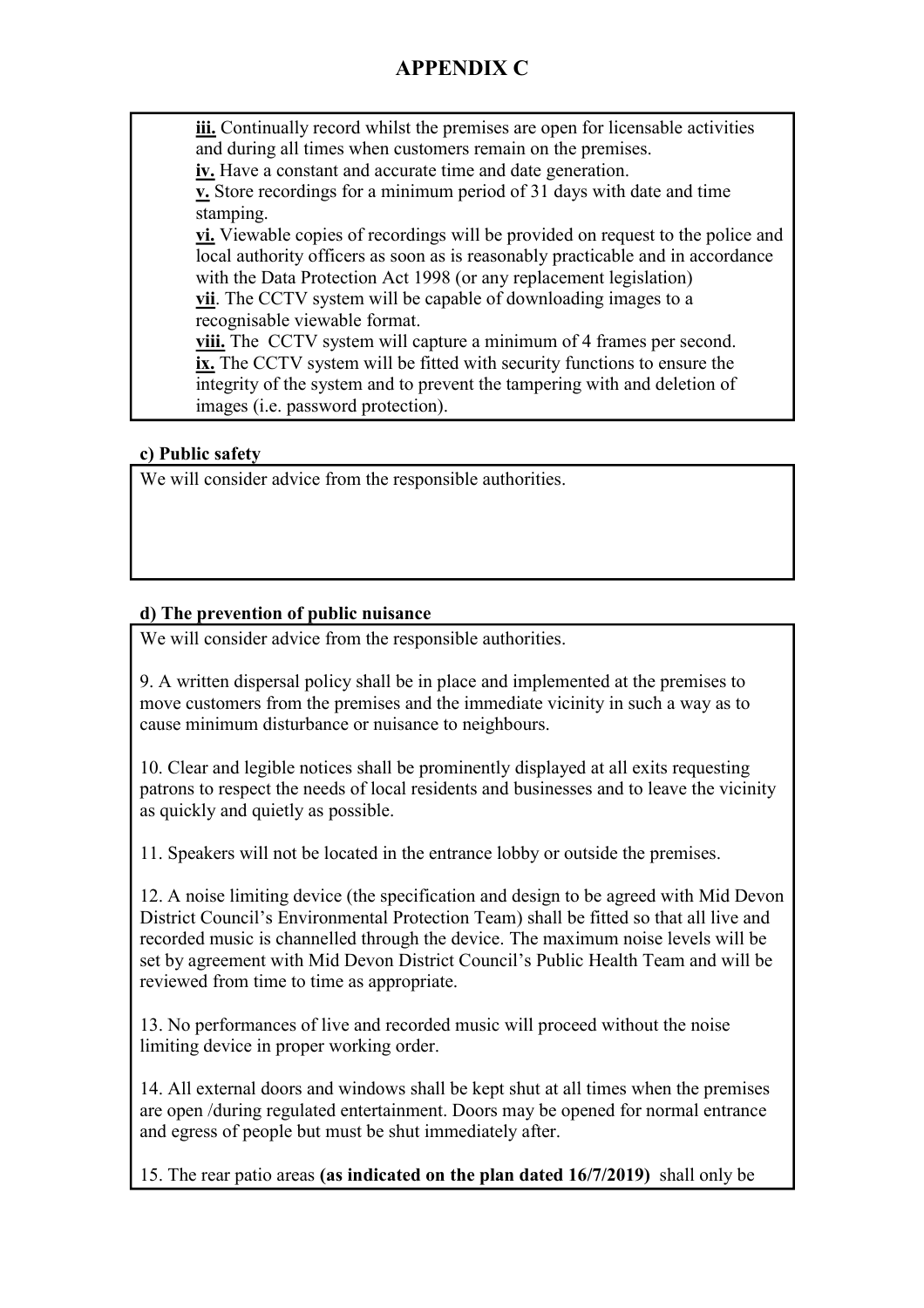open to customers for the consumption of alcohol on Monday to Sunday from 08:00 until 22:00 Clear and legible notices shall be prominently displayed in appropriate locations to ensure that this information is brought to the attention of patrons.

16. Smoking area to be placed at the rear of the property as shown on the plan dated **16/07/2019** and smoking on the street will be discouraged.

17. Clear and Legible notices shall be prominently displayed at the 3 exits of the premises as marked on the plan requesting that patrons use the smoking area to the rear of the premises.

#### **e) The protection of children from harm**

We will consider advice from the responsible authorities.

18. There will be in place a written age verification policy in relation to the sale or supply of alcohol, which will specify a Challenge 25 proof of age requirement. This means that staff working at the premises must ask individuals who appear to be 25 years of age, attempting to purchase alcohol, to produce identification. The only acceptable identification documents will be:

A photo driving licence

- A passport
- An identification card carrying the PASS hologram

Unless such identification is produced the sale of alcohol must be refused.

This policy will include documented steps taken to prevent adults from purchasing alcohol for or on behalf of children under 18.

19. An alcohol sales refusal register shall be kept at the premises and be maintained to include details of all alcohol sales refused. The register will include:

- i. the date and time of refusal
- ii. the reason for refusal
- iii. details of the person refusing the sale
- iv. description of the customer
- v. any other relevant observations.

The refusals register will be made available for inspection and copying on the request of an authorised officer of a responsible authority.

All entries must be made within 24 hours of the refusal.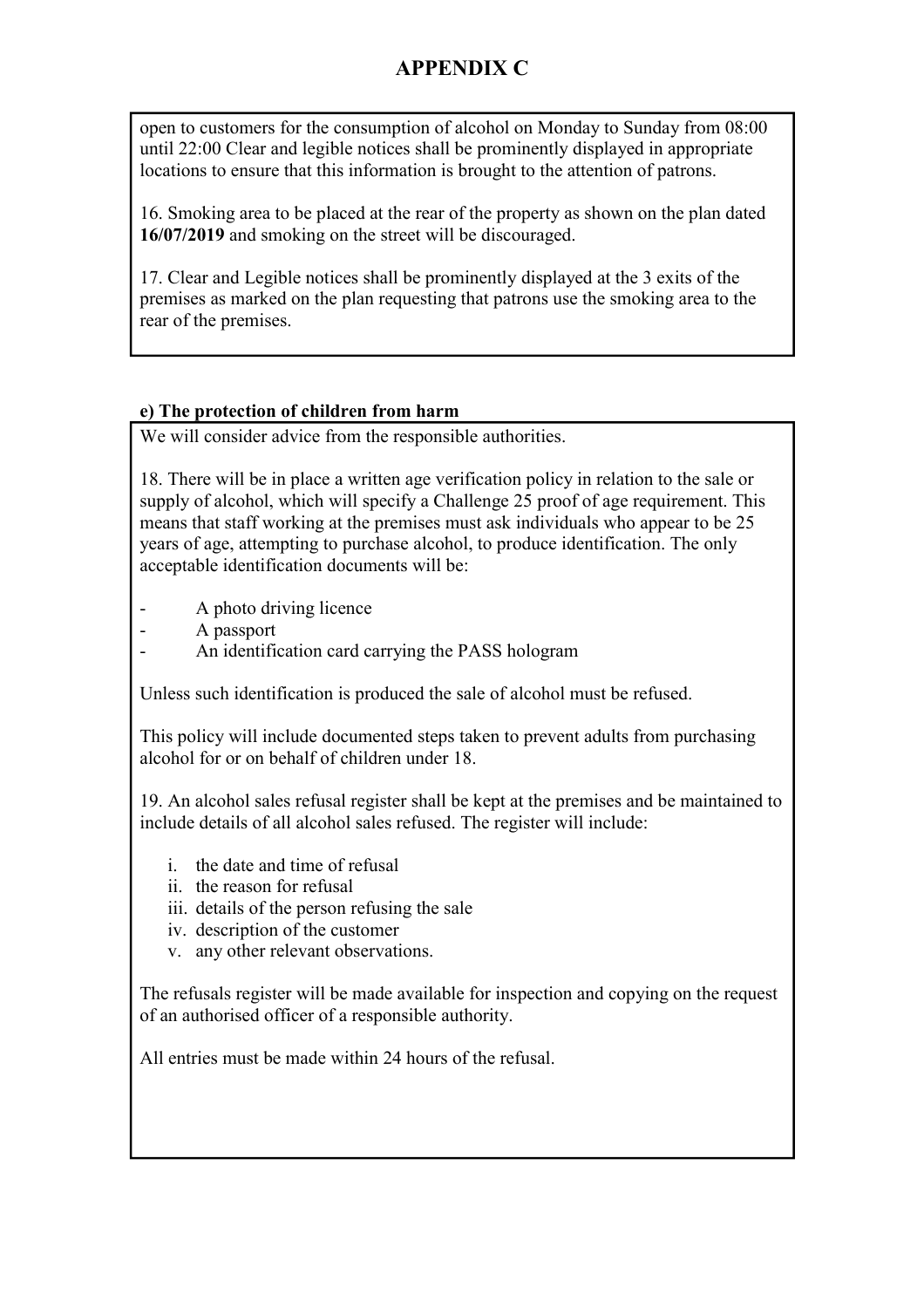#### Checklist:

|                        | Please tick to indicate agreement                                                                                                                              |  |
|------------------------|----------------------------------------------------------------------------------------------------------------------------------------------------------------|--|
| $\bullet$<br>$\bullet$ | I have made payment or<br>I have not made payment of the fee because this application has been made in relation<br>to the introduction of the late night levy. |  |
|                        |                                                                                                                                                                |  |
|                        | I have sent copies of this application and the plan to responsible authorities and others<br>where applicable.                                                 |  |
|                        | I understand that I must now advertise my application.                                                                                                         |  |
|                        | I have enclosed the premises licence or relevant part of it or explanation.                                                                                    |  |
| $\bullet$              | I understand that if I do not comply with the above requirements my application will<br>be rejected.                                                           |  |
|                        |                                                                                                                                                                |  |

#### **IT IS AN OFFENCE, UNDER SECTION 158 OF THE LICENSING ACT 2003, TO MAKE A FALSE STATEMENT IN OR IN CONNECTION WITH THIS APPLICATION. THOSE WHO MAKE A FALSE STATEMENT MAY BE LIABLE ON SUMMARY CONVICTION TO A FINE OF ANY AMOUNT.**

**Part 5 – Signatures** (please read guidance note 12)

**Signature of applicant (the current premises licence holder) or applicant's solicitor or other duly authorised agent** (please read guidance note 13)**. If signing on behalf of the applicant, please state in what capacity.**

| Signature |  |
|-----------|--|
| Date      |  |
| Capacity  |  |

**Where the premises licence is jointly held, signature of 2nd applicant (the current premises licence holder) or 2nd applicant's solicitor or other authorised agent** (please read guidance note 14)**. If signing on behalf of the applicant, please state in what capacity.**

| Signature |  |
|-----------|--|
| Date      |  |
| Capacity  |  |

|                           | Contact name (where not previously given) and address for correspondence associated with<br>this application (please read guidance note 15) |  |  |  |
|---------------------------|---------------------------------------------------------------------------------------------------------------------------------------------|--|--|--|
| Post town                 | Post code                                                                                                                                   |  |  |  |
| Telephone number (if any) |                                                                                                                                             |  |  |  |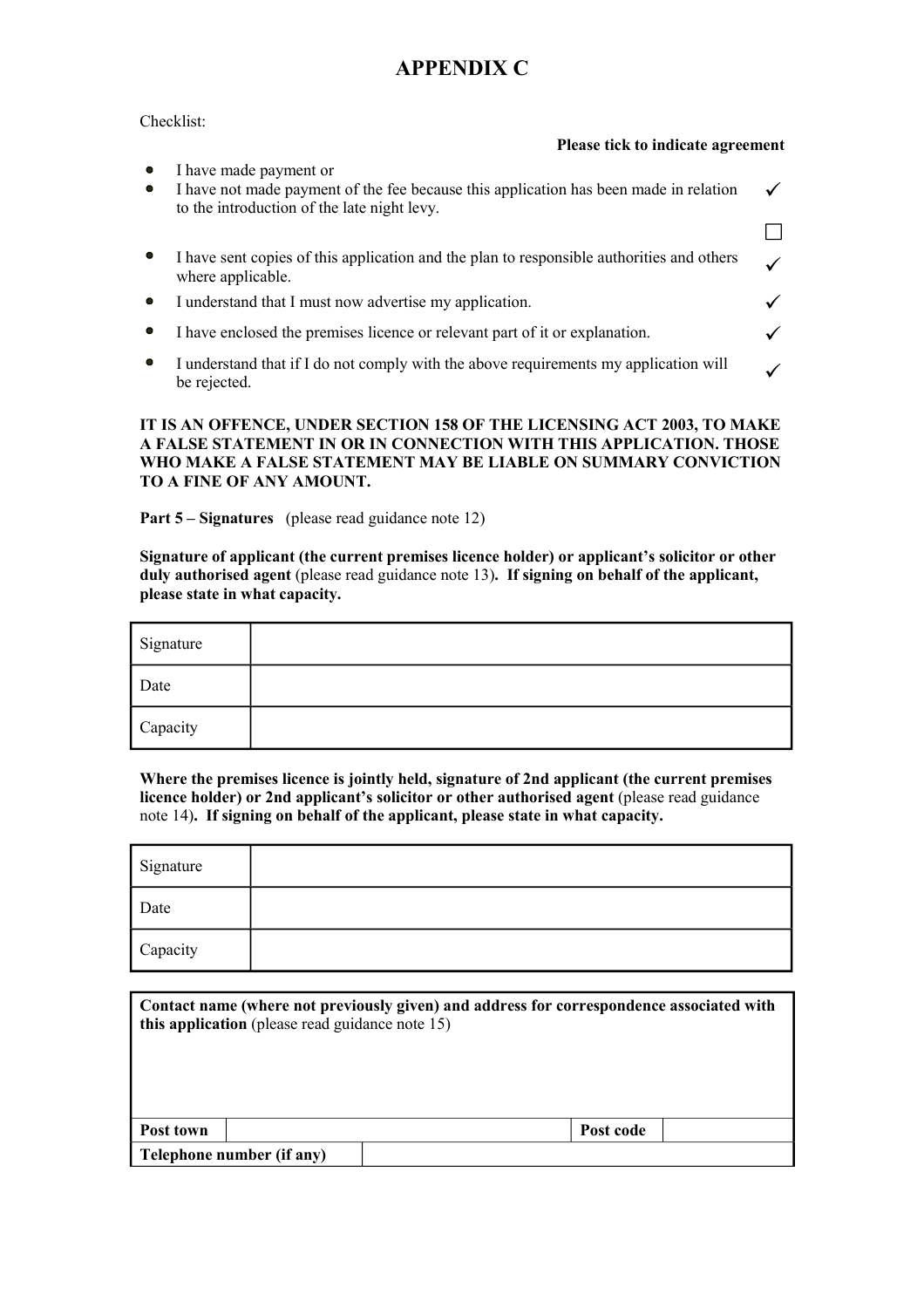**If you would prefer us to correspond with you by e-mail, your e-mail address (optional)**

#### **Notes for Guidance**

**This application cannot be used to vary the licence so as to extend the period for which the licence has effect or to vary substantially the premises to which it relates. If you wish to make that type of change to the premises licence, you should make a new premises licence application under section 17 of the Licensing Act 2003.**

- 1. You do not have to pay a fee if the only purpose of the variation for which you are applying is to avoid becoming liable for the late night levy
- 2. Describe the premises. For example, the type of premises, its general situation and layout and any other information which could be relevant to the licensing objectives. Where your application includes off-supplies of alcohol and you intend to provide a place of consumption of these off-supplies of alcohol, you must include a description of where the place will be and its proximity to the premises.
- 3. In terms of specific regulated entertainments please note that:
	- Plays: no licence is required for performances between 08.00 and 23.00 on any day, provided that the audience does not exceed 500.
	- Films: no licence is required for 'not-for-profit' film exhibition held in community premises between 08.00 and 23.00 on any day provided that the audience does not exceed 500 and the organiser (a) gets consent to the screening from a person who is responsible for the premises; and (b) ensures that each such screening abides by age classification ratings.
	- Indoor sporting events: no licence is required for performances between 08.00 and 23.00 on any day, provided that the audience does not exceed 1000.
	- Boxing or Wrestling Entertainment: no licence is required for a contest. exhibition or display of Greco-Roman wrestling, or freestyle wrestling between 08.00 and 23.00 on any day, provided that the audience does not exceed 1000. Combined fighting sports – defined as a contest, exhibition or display which combines boxing or wrestling with one or more martial arts – are licensable as a boxing or wrestling entertainment rather than an indoor sporting event.
	- Live music: no licence permission is required for:
		- o a performance of unamplified live music between 08.00 and 23.00 on any day, on any premises.
		- $\circ$  a performance of amplified live music between 08.00 and 23.00 on any day on premises authorised to sell alcohol for consumption on those premises, provided that the audience does not exceed 500.
		- o a performance of amplified live music between 08.00 and 23.00 on any day, in a workplace that is not licensed to sell alcohol on those premises, provided that the audience does not exceed 500.
		- o a performance of amplified live music between 08.00 and 23.00 on any day, in a church hall, village hall, community hall, or other similar community premises, that is not licensed by a premises licence to sell alcohol, provided that (a) the audience does not exceed 500, and (b) the organiser gets consent for the performance from a person who is responsible for the premises.
		- o a performance of amplified live music between 08.00 and 23.00 on any day, at the non-residential premises of (i) a local authority, or (ii) a school, or (iii) a hospital, provided that (a) the audience does not exceed 500, and (b) the organiser gets consent for the performance on the relevant premises from: (i) the local authority concerned, or (ii) the school or (iii) the health care provider for the hospital.
	- Recorded Music: no licence permission is required for: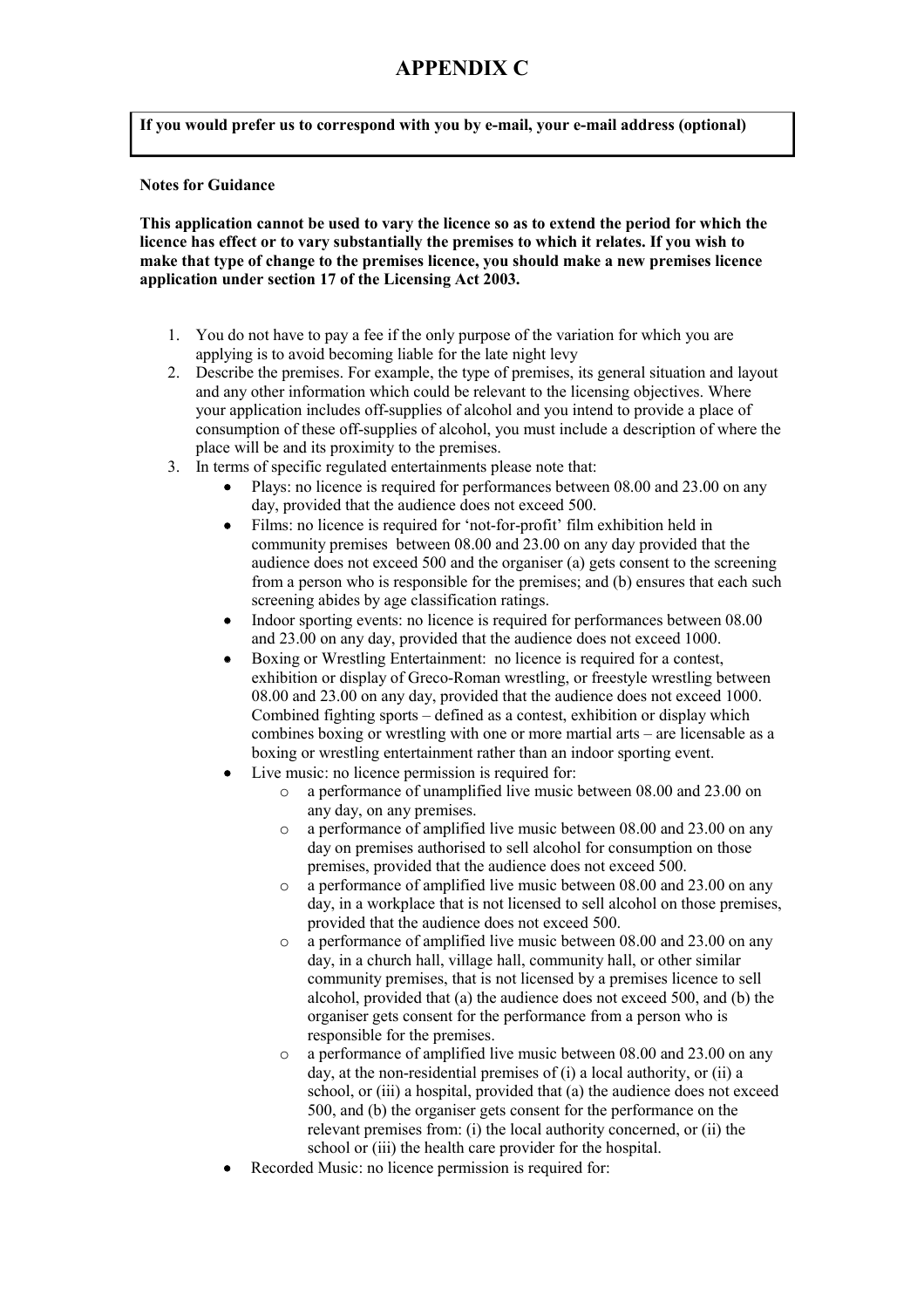- o any playing of recorded music between 08.00 and 23.00 on any day on premises authorised to sell alcohol for consumption on those premises, provided that the audience does not exceed 500.
- o any playing of recorded music between 08.00 and 23.00 on any day, in a church hall, village hall, community hall, or other similar community premises, that is not licensed by a premises licence to sell alcohol, provided that (a) the audience does not exceed 500, and (b) the organiser gets consent for the performance from a person who is responsible for the premises.
- o any playing of recorded music between 08.00 and 23.00 on any day, at the non-residential premises of (i) a local authority, or (ii) a school, or (iii) a hospital, provided that (a) the audience does not exceed 500, and (b) the organiser gets consent for the performance on the relevant premises from: (i) the local authority concerned, or (ii) the school proprietor or (iii) the health care provider for the hospital.
- Dance: no licence is required for performances between 08.00 and 23.00 on any day, provided that the audience does not exceed 500. However, a performance which amounts to adult entertainment remains licensable.
- Cross activity exemptions: no licence is required between 08.00 and 23.00 on any day, with no limit on audience size for:
	- o any entertainment taking place on the premises of the local authority where the entertainment is provided by or on behalf of the local authority;
	- o any entertainment taking place on the hospital premises of the health care provider where the entertainment is provided by or on behalf of the health care provider;
	- o any entertainment taking place on the premises of the school where the entertainment is provided by or on behalf of the school proprietor; and
	- o any entertainment (excluding films and a boxing or wrestling entertainment) taking place at a travelling circus, provided that (a) it takes place within a moveable structure that accommodates the audience, and (b) that the travelling circus has not been located on the same site for more than 28 consecutive days.
- 4. Where taking place in a building or other structure please tick as appropriate (indoors may include a tent).
- 5. For example state type of activity to be authorised, if not already stated, and give relevant further details, for example (but not exclusively) whether or not music will be amplified or unamplified.
- 6. For example (but not exclusively), where the activity will occur on additional days during the summer months.
- 7. For example (but not exclusively), where you wish the activity to go on longer on a particular day e.g. Christmas Eve.
- 8. Please give timings in 24 hour clock (e.g. 16.00) and only give details for the days of the week when you intend the premises to be used for the activity.
- 9. If you wish people to be able to consume alcohol on the premises, please tick 'on the premises'. If you wish people to be able to purchase alcohol to consume away from the premises, please tick 'off the premises'. If you wish people to be able to do both, please tick 'both'.
- 10. Please give information about anything intended to occur at the premises or ancillary to the use of the premises which may give rise to concern in respect of children regardless of whether you intend children to have access to the premises, for example (but not exclusively) nudity or semi-nudity, films for restricted age groups or the presence of gaming machines.
- 11. Please list here steps you will take to promote all four licensing objectives together.
- 12. The application form must be signed.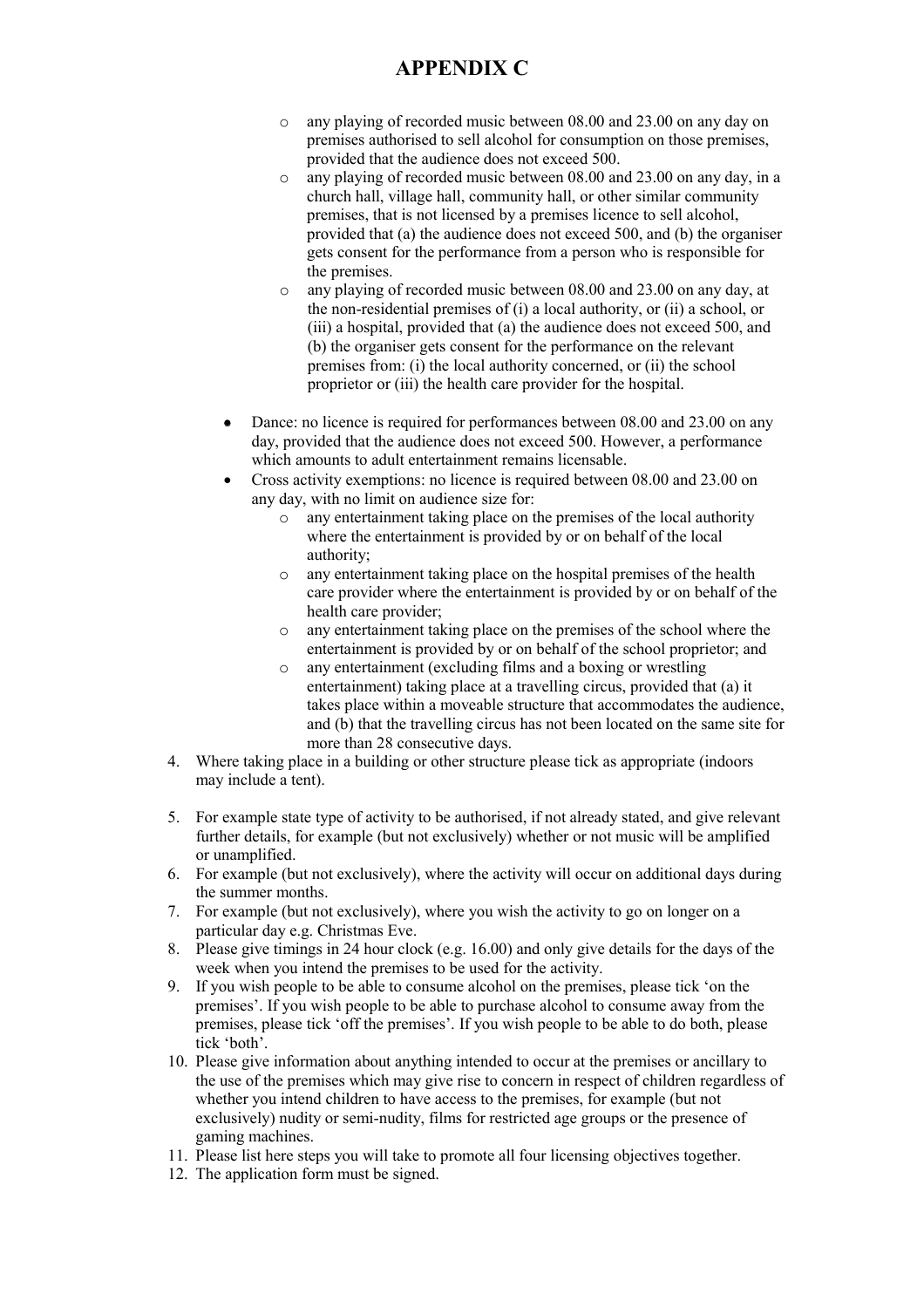- 13. An applicant's agent (for example solicitor) may sign the form on their behalf provided that they have actual authority to do so.
- 14. Where there is more than one applicant, each of the applicants or their respective agents must sign the application form.
- 15. This is the address which we shall use to correspond with you about this application.